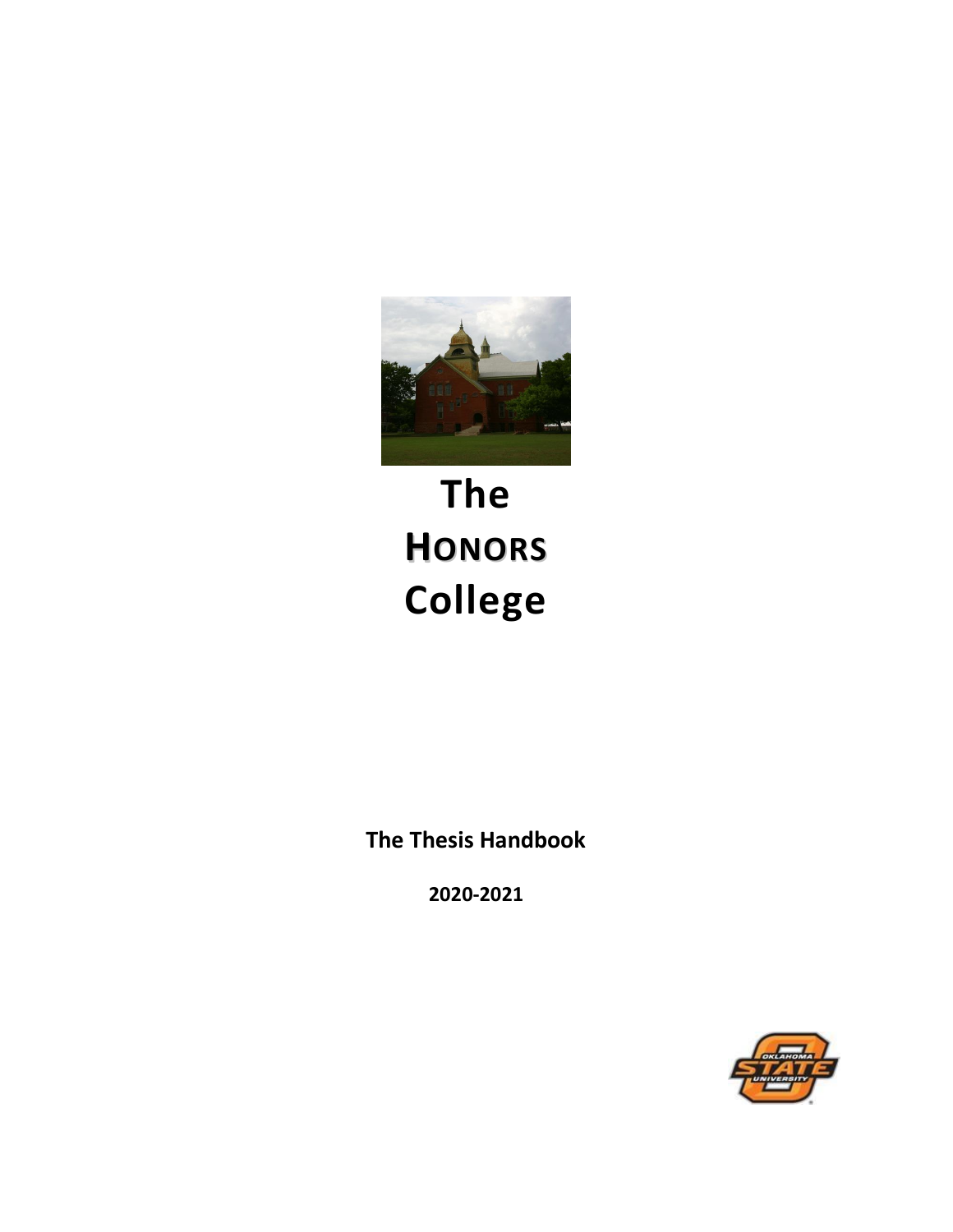| <b>INTRODUCTION</b>                                                                                                                              | 3                                |
|--------------------------------------------------------------------------------------------------------------------------------------------------|----------------------------------|
| <b>COMMON HONORS THESIS PROCESS</b>                                                                                                              | 4                                |
| <b>GETTING STARTEDWRITING A THESIS CAN BE REWARDING!</b>                                                                                         | 5                                |
| What exactly is a thesis?                                                                                                                        | 5                                |
| Enrolling in the thesis prep class                                                                                                               | 6                                |
| I'm ready to enroll in my Thesis Course.                                                                                                         | 7                                |
| Special Circumstances: CEAT, SSB, Capstones, and Funded Research                                                                                 | 8                                |
| THE THESIS PROCESS: INCEPTION TO FINAL PRODUCT                                                                                                   | 10                               |
| How do I choose my director?<br>Roles and Responsibilities                                                                                       | 10<br>11                         |
| How do I select a topic?                                                                                                                         | 14                               |
| <b>Ideas for Thesis Prep and Sample Thesis Semester Timeline:</b>                                                                                | 15                               |
| <b>Writing your Thesis</b><br>The Fundamentals<br>What Format should I use?<br>Thesis Components<br><b>Campus Resources</b><br>Penultimate Draft | 17<br>17<br>18<br>19<br>19<br>21 |
| <b>Thesis Presentation/Defense</b>                                                                                                               | 21                               |
| <b>Revisions and Final Submission</b>                                                                                                            | 23                               |
| On the Home Stretch<br>What, exactly, do I need turn in to The Honors College at the end of the semester?<br>What about my grade?                | 24<br>24<br>24                   |
| <b>APPENDIX I</b>                                                                                                                                | 25                               |
| <b>Thesis Checklist</b>                                                                                                                          | 25                               |
| <b>APPENDIX II</b>                                                                                                                               | 24                               |
| <b>Tips for Sustained Writing Projects</b>                                                                                                       | 24                               |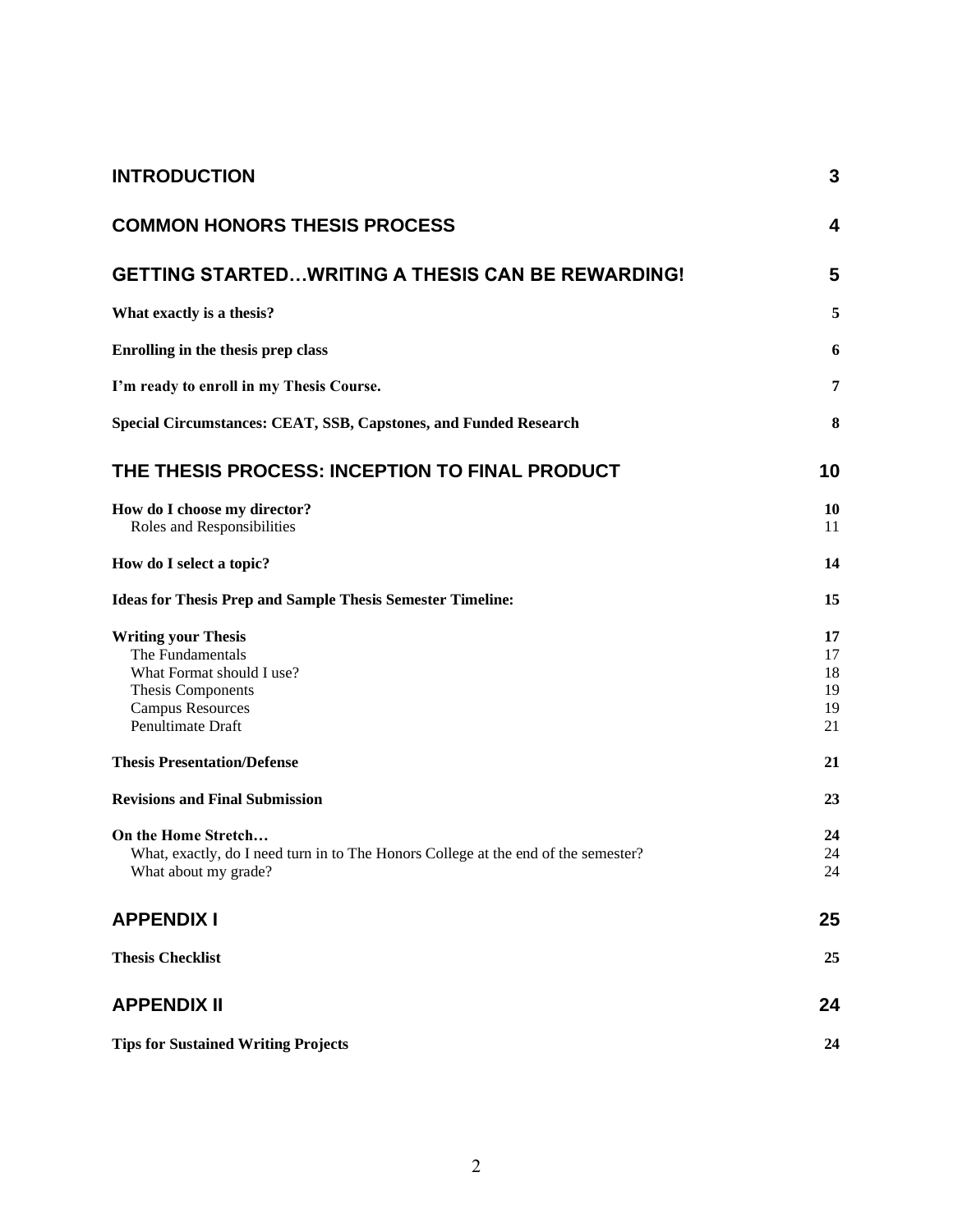## **Introduction**

The thesis process is an exciting time to delve deeply into the academic areas that interest you with the help of a knowledgeable professor. It can also be an intimidating, scary process. However, many honors students point to the thesis as one of the most fulfilling experiences of their undergraduate careers.

#### **The thesis serves as the culmination of your interests and academic studies and presents an opportunity for focused study within your major. Your thesis serves as a successful conclusion to your undergraduate studies by contributing to your field of study.**

Professors cannot explore all of your interests during class meetings 2-3 times a week. Instead, your classes represent the professor's interest and knowledge on a subject given to students across a variety of majors. Your thesis is your chance to really explore something that fascinates you! It is not, however, just a really long research paper. For a thesis, you select the topic, you do most of the research independently, and you get to set the work schedule for your thesis. Along with honing your research and writing skills, the thesis process serves as a crash course in project management and independence. You will be taking your thesis from its inception as an idea through development and into a fully realized end product.

The commitment and skills learned through the thesis impress many graduate programs, professional schools, and prospective employers. Some graduate programs require a certain proficiency in research skills that are developed by undertaking the thesis process. Faculty members involved with a student's thesis often serve as excellent references for future education and employment.

And don't forget, a thesis is required for the Honors College Degree and the College/ Departmental Awards. The Policies & Procedures of The Honors College at Oklahoma State University (4-5) requires the application form for the Departmental or College Honors Award "shall contain a working title for the senior honors thesis, report, or creative component," and (4- 8), states"[t]he deadline for filing the approved copy of the thesis, report, or other creative component shall be the last day on which grades may be reported for the semester or summer session."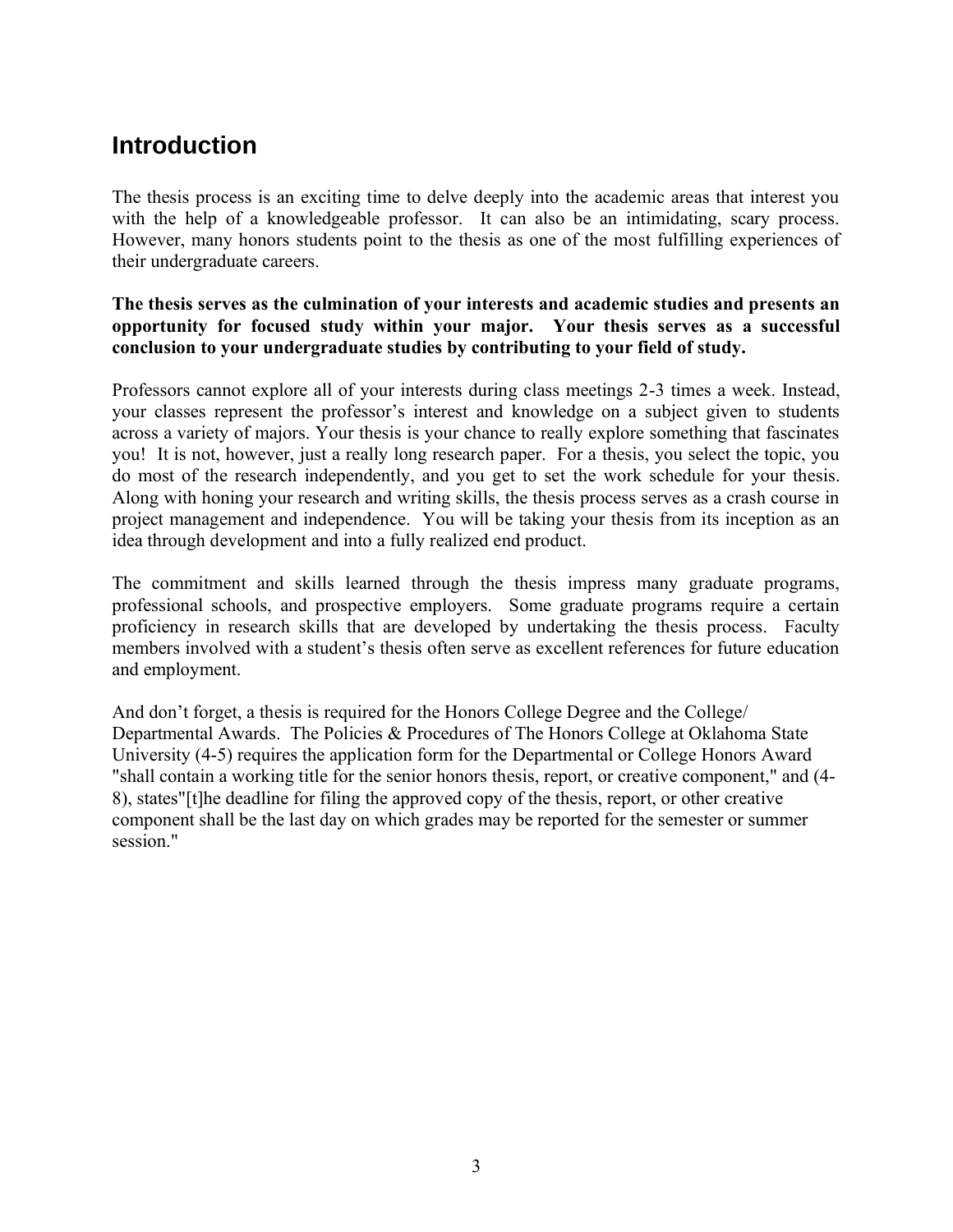# **Common Honors Thesis Process**

### **Start Here**

#### **Thesis Prep Course HONR 3000 or alternative**

Taken the semester before you intend to complete your thesis (typically senior year). Register for your thesis prep class no later than the end of the second week of the semester.



#### **Thesis Proposal Form**

Must be submitted electronically before enrolling in thesis course. The form is located on The Honors College website.



#### **Penultimate Draft**

Your thesis director and second reader should receive your presentation draft no later than the 14th week of the semester.



#### **Oral Presentation**

Usually takes place during the 15- 16th week of the semester. Coordinate the date and time with your thesis director and second reader.



#### **Thesis Defense**

Can be concurrent with Oral Presentation. Usually takes place during the 15-16th week of the semester. Coordinate the date and time with your thesis director and second reader.



#### **Thesis Course HONR 4993 or alternative**

Taken the semester you intend to complete your thesis (typically senior year). Register for your thesis class no later than the end of the second week of the semester.



The final copy is due to the Honors College office before grades are due for the semester in which you are enrolled in your thesis course. It should be submitted electronically with a cover sheet and abstract, using the Thesis Submission Form found on The Honors College website.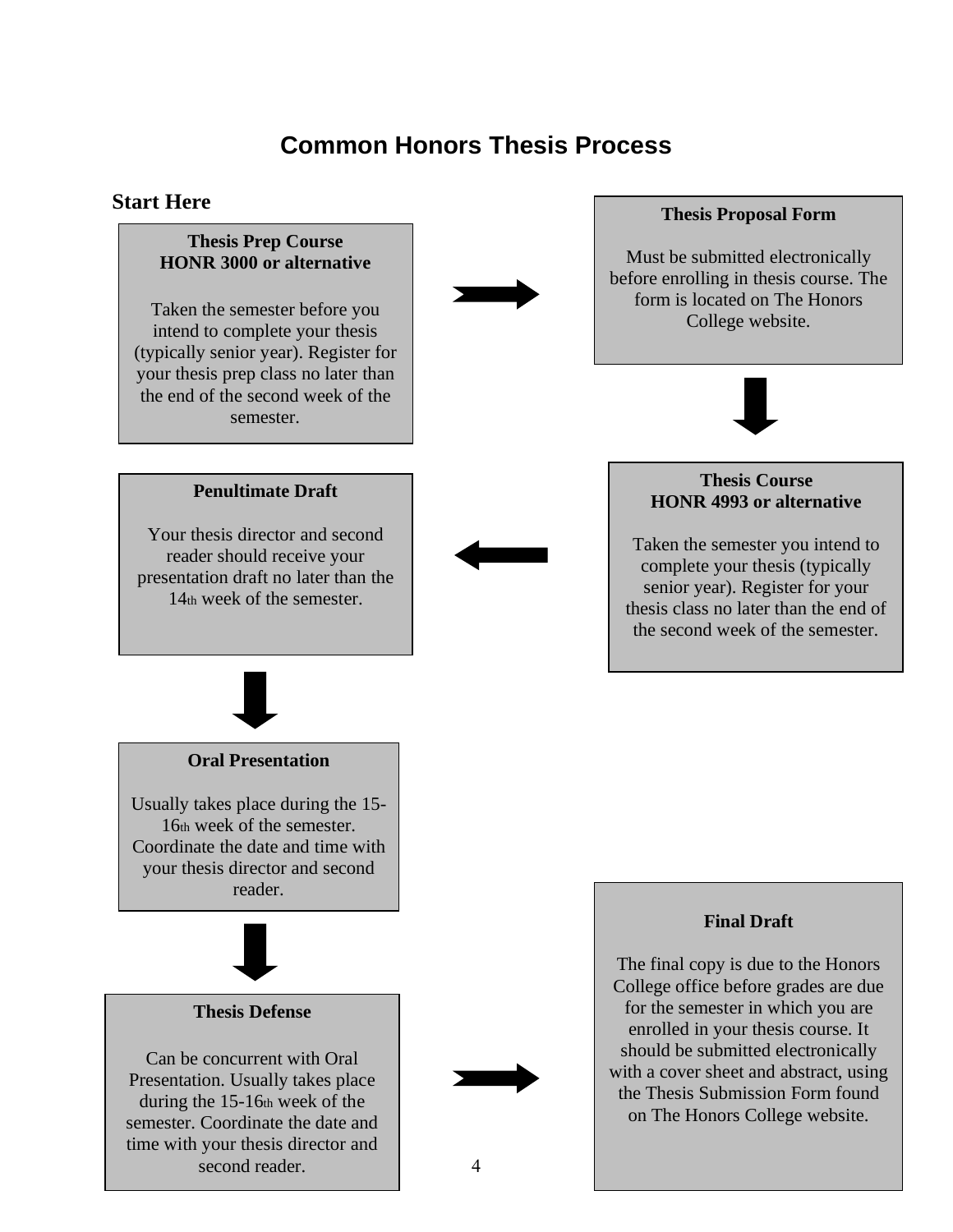### **Getting Started…Writing a Thesis can be Rewarding!**

#### *What exactly is a thesis?*

#### *So, what counts as a Thesis?*

There are many ways to approach this capstone to your honors education. Most students research a topic of interest in their majors and develop an independent paper on that topic. Other students utilize the "Creative Component" option to fulfill their thesis requirement. For example, in the past, students have written or directed plays, written and performed musical works, and written creative works for publication. To access the most recent thesis projects done, contact the Honors College at [honors@okstate.edu](mailto:honors@okstate.edu) and include the field from which you'd like to reference.

The main focus should be on developing a thesis or project that represents **original scholarly or creative work**. The Honors College will provide you with the support you need, but we also recognize that many times professors and those working in your field of study will be in the best position to determine and evaluate your thesis topic and final project.

#### *Can I use my Thesis to complete requirements in my major?*

Yes, you are strongly encouraged to investigate linking your Honors thesis with major requirements such as a departmental thesis, design project, artistic project, research, and/or capstone. In some cases, a major requirement can be augmented to satisfy the requirements of the Honors thesis.

#### *Does my thesis topic have to be something in my major?*

No. Students often find their thesis topic touches on several disciplines including their majors. Occasionally, students find themselves fascinated by an aspect of study that is related to their major, but might be best advised by a thesis director in another discipline area. However, your last year at college is probably not the best time to master a new major. Carefully consider your reasons for choosing a topic that is outside your major and discuss the amount of background reading that will be required with your thesis director. Also remember that any thesis being used as a capstone requirement must be within your major. However, if you want to go outside your major for your thesis, you need to talk with your Honors Advisor before you start your thesis prep.

#### *What length is required for my thesis?*

There are no formal requirements as to length of the honors thesis. Additionally, The Honors College does not specify a thesis format. This is because length requirements and formats for the theses vary according to discipline. Your thesis director should be able to guide you in selecting the proper length and format for your field of study. The most important thing to remember is that your thesis represents a significant piece of independent research. Your thesis should be well written and should reflect the outcome of 6 hours of upper-division Honors credit.

#### *When do I need to start thinking about my Thesis?*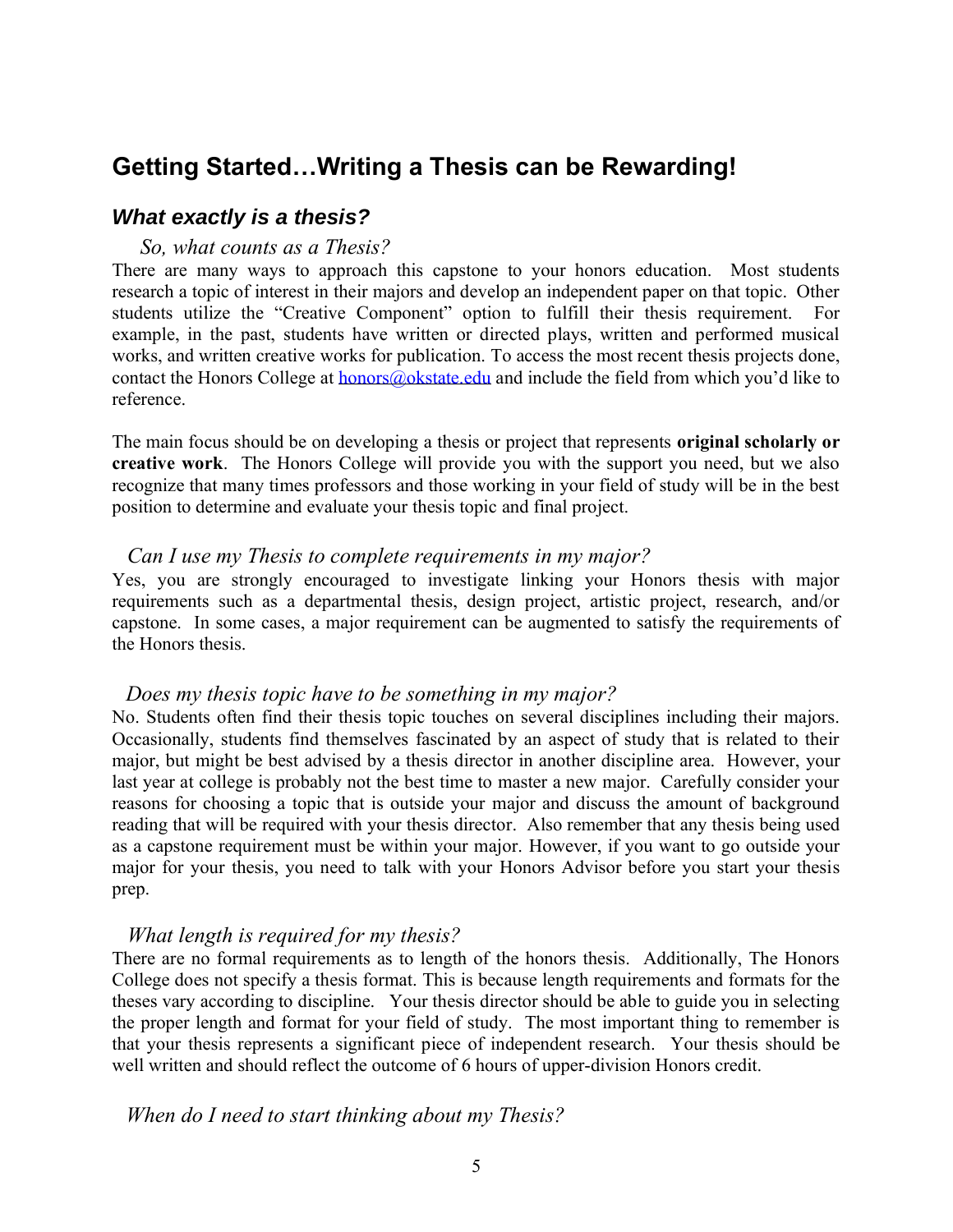Thesis work is inspired by classes, research, and interests that arise during your previous undergraduate career. Your thesis is done over a two-semester time frame so you need to be thinking about it during second semester junior year at the latest. The earlier you begin to think about your thesis, the more time you will have to explore various research topics.

### *Enrolling in the thesis prep class*

#### *I keep hearing about HONR 3000. What is this class?*

HONR 3000 is also called the **Advanced Honors Thesis Preparation.** It is required for all students. HONR 3000 is a three-hour thesis preparation course taken in the semester prior to undertaking the senior honors thesis or senior honors project. You may have a course within your department to use for your prep course, ask your Honors Advisor about this if you'd prefer this course.

The thesis preparation course is a three-hour independent study course. It is for you and the professor to decide on the structure of the course and the nature of your thesis preparation. For many students, the thesis preparation course will yield one or more papers specifying the thesis question, justifying the choice of topics, identifying hypotheses, and reviewing the existing literature.

#### *Who teaches HONR 3000?*

The professor who supervises the thesis preparation course should expect to serve as your thesis director. This means you need to have a general direction for your thesis topic, a mentor, and your second reader picked out a full semester before you plan to undertake your thesis!

### *How do I enroll in HONR 3000?*

To enroll in HONR 3000, you should ask a faculty member in the department of your major to supervise you in a three-credit thesis preparation course. Once you have found your thesis director, let your Honors Advisor know. Your thesis director will then be emailed a form they'll file out to request an HONR 3000 course. Once the form is received, The Honors College office will create the course for you, then you will enroll in the course via the Banner Enrollment System. You must complete this process by the end of **Drop/Add Week** of your thesis prep semester.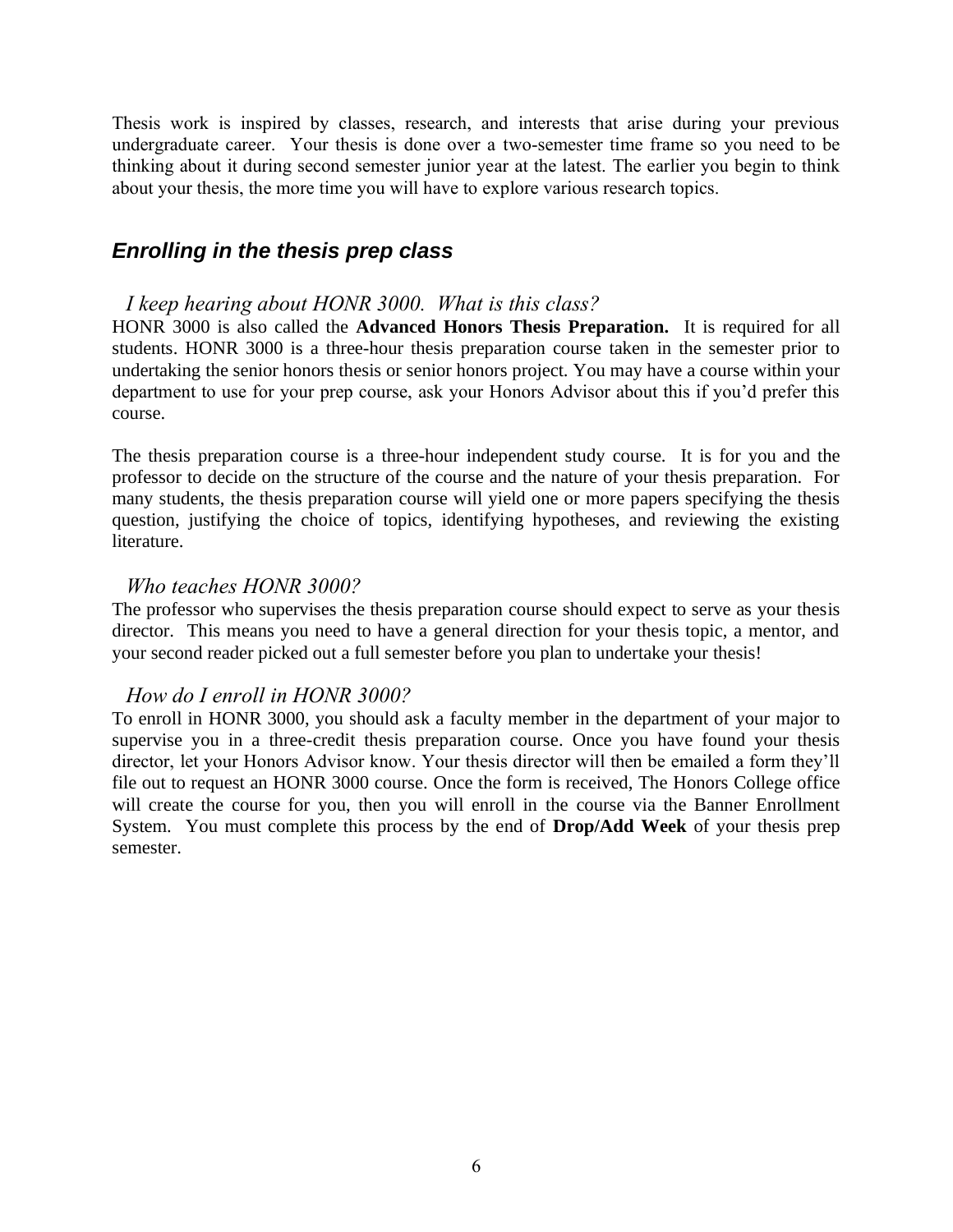### *I'm ready to enroll in my Thesis Course.*

### *Do I need to file anything with The Honors College before I begin?*

YES! The [Thesis Proposal Form](https://honorsokstate.wufoo.com/forms/thesis-proposal-form-all-colleges-except-ceat/) must be filed electronically with The Honors College office BEFORE you begin the semester in which you plan to write your senior honors thesis or undertake the senior creative component.

### *What information is required on the Thesis Proposal Form?*

The Honors College at Oklahoma State University requires the award application form contain:

- (1) General student information, such as major, college, G.P.A, graduation date etc.
- (2) A working title for the senior honors thesis, along with a general description of your project.
- (3) The course prefix and section of your senior honors thesis course.
- (4) The names and campus contact information of two faculty members who will serve as your committee (CEAT students will simply list the name and campus contact information of the professor overseeing their Senior Design course).

If you are an Engineering student, you will fill out the [Thesis Proposal Form for CEAT Students](https://honorsokstate.wufoo.com/forms/honors-thesis-submission-form-ceat-only/)  [Only.](https://honorsokstate.wufoo.com/forms/honors-thesis-submission-form-ceat-only/) If you are planning to pursue the International Endorsement to the Honors College Degree, you must fill out a separate application, [The Application for the Honors International Certificate.](https://honorsokstate.wufoo.com/forms/application-for-honors-international-certificate/)

If you are unsure about anything on the form, please contact your honors advisor. We can help you fill out the form and answer any other questions you may have.

### *How do I enroll in my thesis course?*

If you will be enrolling in HONR 4993, email your honors advisor letting them know you need an HONR 4993 course created along with the name of your thesis director. The Honors College will send a form link to your thesis director that they'll submit to officially request the course. The Honors College office will then create the HONR 4993 course for you, then you will enroll in the course via Banner.

If you will be enrolling in a course other than HONR 4993, your thesis director or your academic advisor in your college will be the best sources of information in enrolling in your thesis course. Honors theses may serve as projects for college requirements, especially college capstone courses. Many departments require a senior project course and offer an honors section of the class that can fulfill the thesis requirement. Talk to your honors advisor if you think this applies to your capstone.

### *When does the class meet? It says TBA.*

No regular meeting times are scheduled for your thesis course. This is an independent study course and you will have several meetings throughout the semester with your thesis director. Of course, you are welcome to set up appointments with your Honors College Advisor as well to ask questions or get help.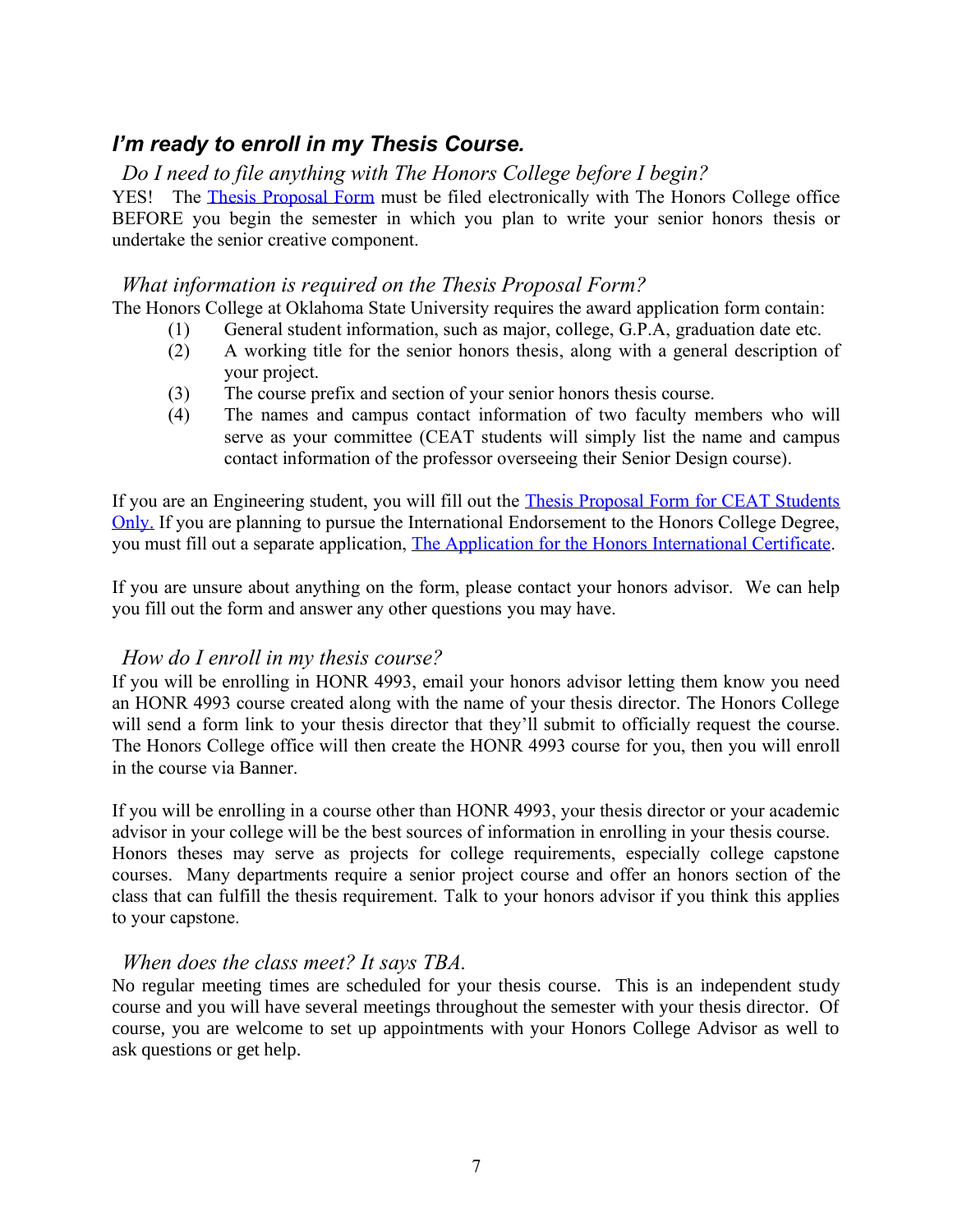### *Special Circumstances: CEAT, SSB, Capstones and Funded Research*

#### *I'm an Engineering student, how does the thesis work for me?*

Engineering students use their Senior Design Project (the one completed during the final semester for all CEAT majors but Architecture, who use their fourth-year studio for their honors thesis) for their honors thesis requirement. The professor of the course will serve as your thesis director, and you will follow all of the requirements of the course (including thesis defense and presentation requirements). You will still be expected to submit a final paper or project at the end of the semester, so be sure to work with your professor closely regarding what is needed for that particular paper/project. Also, be sure to check in with your honors advisor if you have any questions or concerns.

If you have a two semester for at least six hour or a one semester six-hour design project, it'll serve as both your thesis prep and thesis. If you do not, then you'll do a contract the semester before design in a major class to be substituted for your prep. If your two design courses don't total at least six hours, you will need to contract addition major courses to reach the overall of six needed.

### *I'm a Business student, how does the thesis work for me?*

As a business student, you are only required to have one semester of independent study hours for your thesis. For your thesis prep, you must contract a major course from the approved list from Spears School of Business for courses eligible to fulfill your thesis prep requirement. To see the approved list, reference Appendix II.

#### *My major has a capstone course, can I use it for honors?*

Maybe. It depends on your major and if your department has given the approval for it to counts as your capstone AND your honors thesis. Ask your Honors Advisor if yours can be your thesis. If it can, then you'll contract an additional major course to fulfill your thesis prep and then use your capstone as your thesis. If your capstone has not been approved to count as your capstone AND your thesis, then you'll need to do your capstone AND separate thesis prep/thesis courses.

### *Can I use my Wentz Project, Niblack Scholarship, Steele Scholarship, etc. for my thesis?*

Yes! In fact, many students use the opportunities provided by funded research to develop independent research that can also serve as a thesis. One project, with small alterations, may meet both the requirements for The Honors College and the scholarship in question. You MUST tell your Honors Advisor early and you should be enrolled in upper division research hours for an overall of six hours.

### *What class do I enroll in for my Honors Thesis if I am also completing funded research?*

This is the perfect time to get to know your thesis director better. In general, your thesis director will have an understanding of the courses usually associated with your scholarship. A few specific scholarship opportunities are addressed below. If you have funded research not listed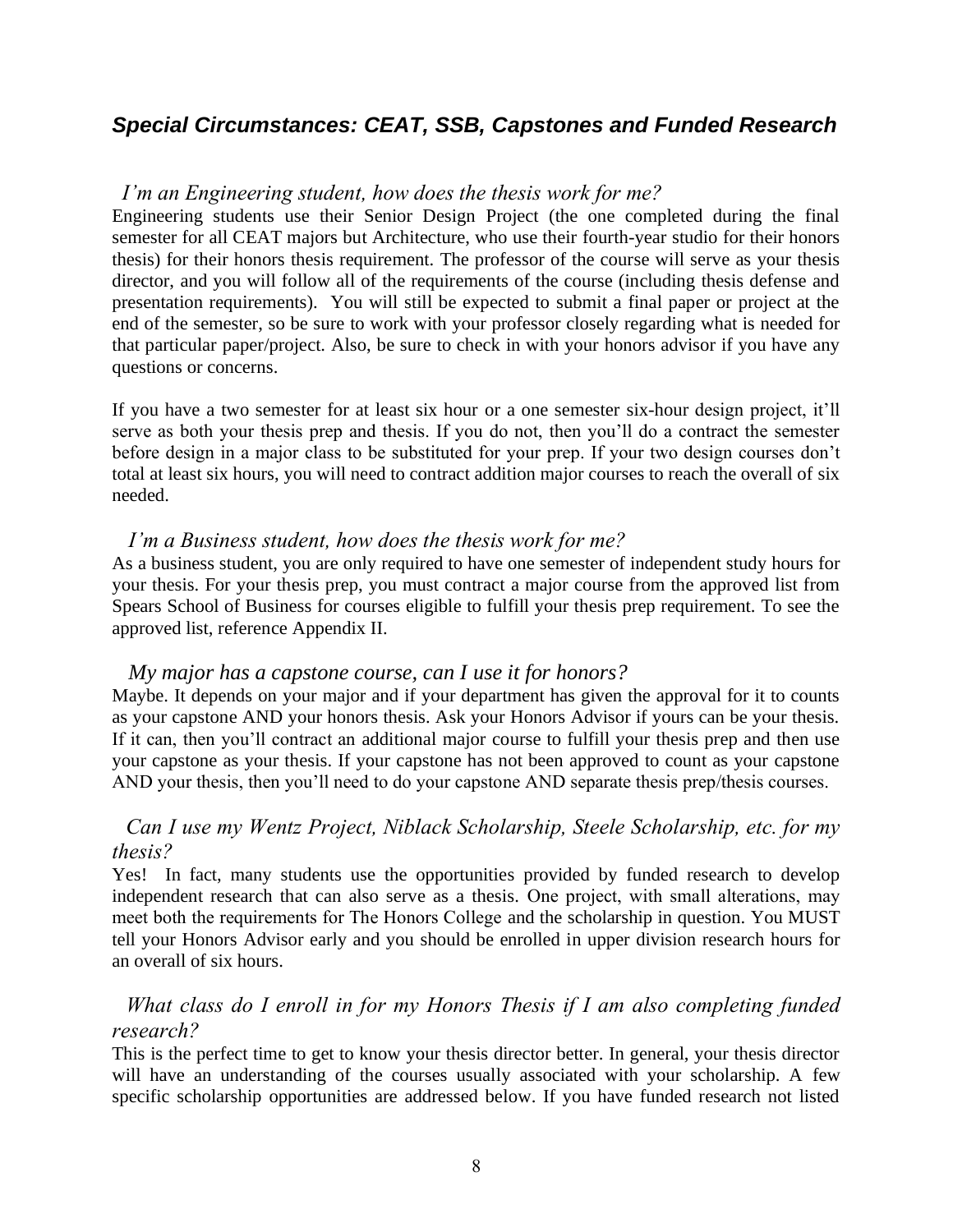here, or if you have other questions after speaking with your thesis director, please ASK your Honors Advisor. In most of these cases, a contract stating "thesis course" could be required!

**Niblack Scholars** - Take note – you usually only enroll in three overall hours for a Niblack, through a fall, spring, and summer enrollment in UNIV 2910 one-hour course. To satisfy the thesis requirement, you will need three more hours through department research numbers or through honors. Talk to your Honors Advisor for a plan to get the additional three hours.

**Wentz Research Projects** – The Wentz Project awards are fairly flexible. While all students chosen for an award must arrange with their professors to receive at least two hours of academic credit. If you have a Wentz Research Project, plan to enroll in a three-hour research course during both the fall and spring semester. Sample courses include HONR 4993, CHEM 4990, and BHON 4990, but every major has been upper-division course specifically for research hours. If you have problems locating it on Banner, ask your thesis director or honors advisor.

### *I didn't realize I could use my funded research until too late. Now what?*

Use your funded research as a jumping off point for your Honors thesis. You will need to complete an additional research project, but you will be way ahead! You have already developed the background information, found contacts within the department, and perfected research methods.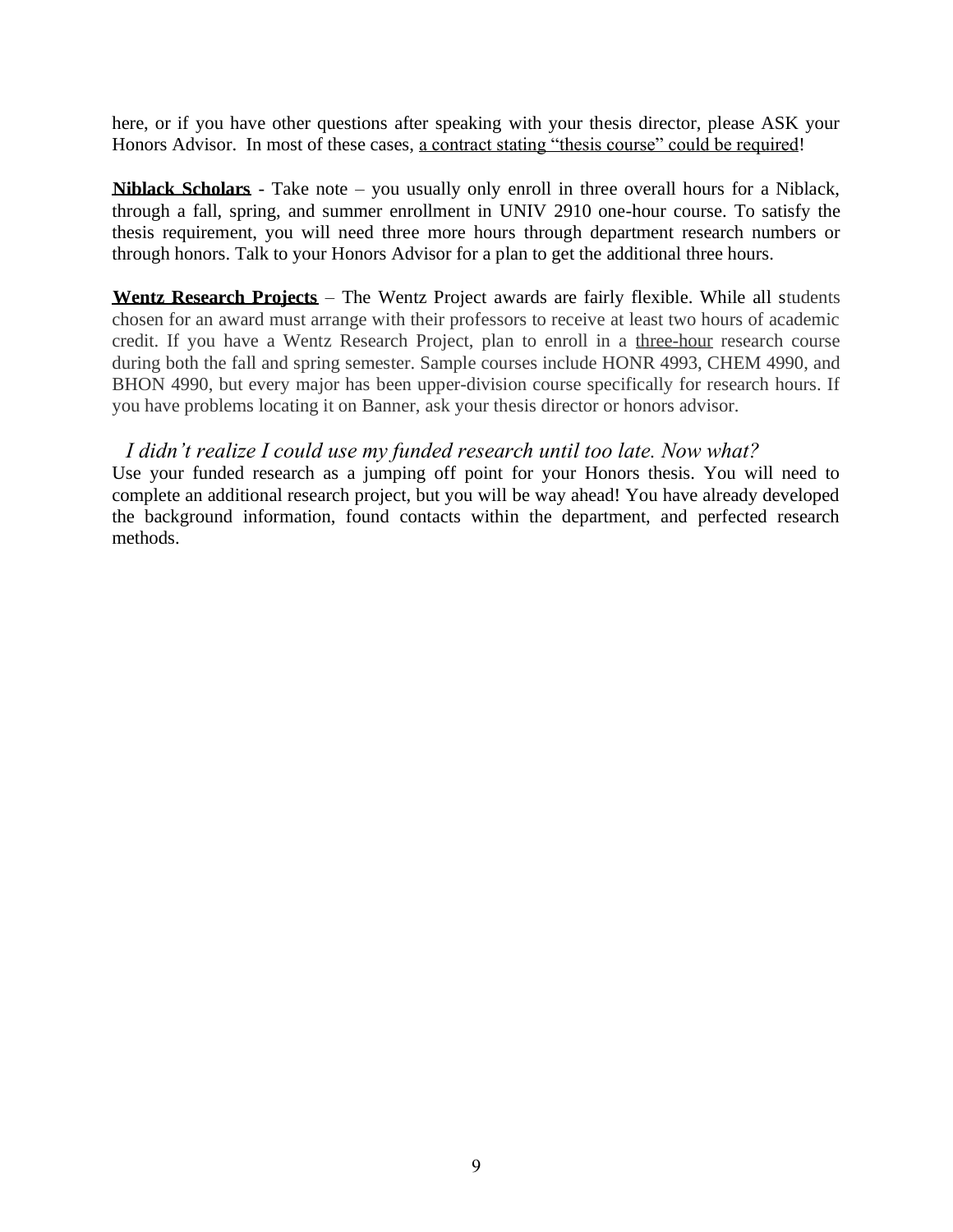### **The Thesis Process: Inception to Final Product**

### *Do I choose a thesis director or topic first?*

In all honestly, students pick either their topic or their director first in about equal proportions. To some extent, you should know which approach you are more comfortable with. If you have an idea as to your thesis topic, then you can choose a director with that area of study. If you have a favorite professor, but are less defined as to the topic, then ask them about thesis advising first.

### *How do I choose my director?*

### *I know my topic, how do I pick my thesis director?*

If you have a thesis focus area in mind, then search the hallowed halls to find a thesis director who can complement your study. Realistically, this will take some research on your part – you don't really want to wander around your department aimlessly asking for a thesis director. Generally, students begin by searching the department's website for each faculty member's specialty areas. This is as easy as pulling up each professor's information and checking out their vita (the academy's word for resumé) for the areas in which they have studied and published. Take the time to have an informal chat with a couple of faculty members you have worked well with in the past. You may find one of them is a good candidate or they may be able to recommend a faculty member for whom your topic is better suited. It may take you a while to find the right thesis director, but don't be discouraged. You are learning about the breadth of your discipline and about each faculty member in the process. A few last words of encouragement – don't be afraid to knock on professors' doors; most of them do not bite.

To be a faculty thesis adviser, he or she must:

1.) Work at Oklahoma State University – Stillwater or Tulsa campus – as a regular full-time, regular part-time, tenure track academic faculty member (Assistant, Associate Professor, or Professor Emeritus)."

2.) Have attained a doctorate (Ph.D.) or the terminal degree in his or her field

3.) Be on campus during the semester in which you are completing your research (e.g., not on sabbatical leave)

4.) Faculty members from OSU – College of Veterinary Medicine and OSU – Center for Health Sciences are not eligible to oversee an honors thesis.

*Exceptions to these criteria must be approved by the academic department and The Honors College Dean.*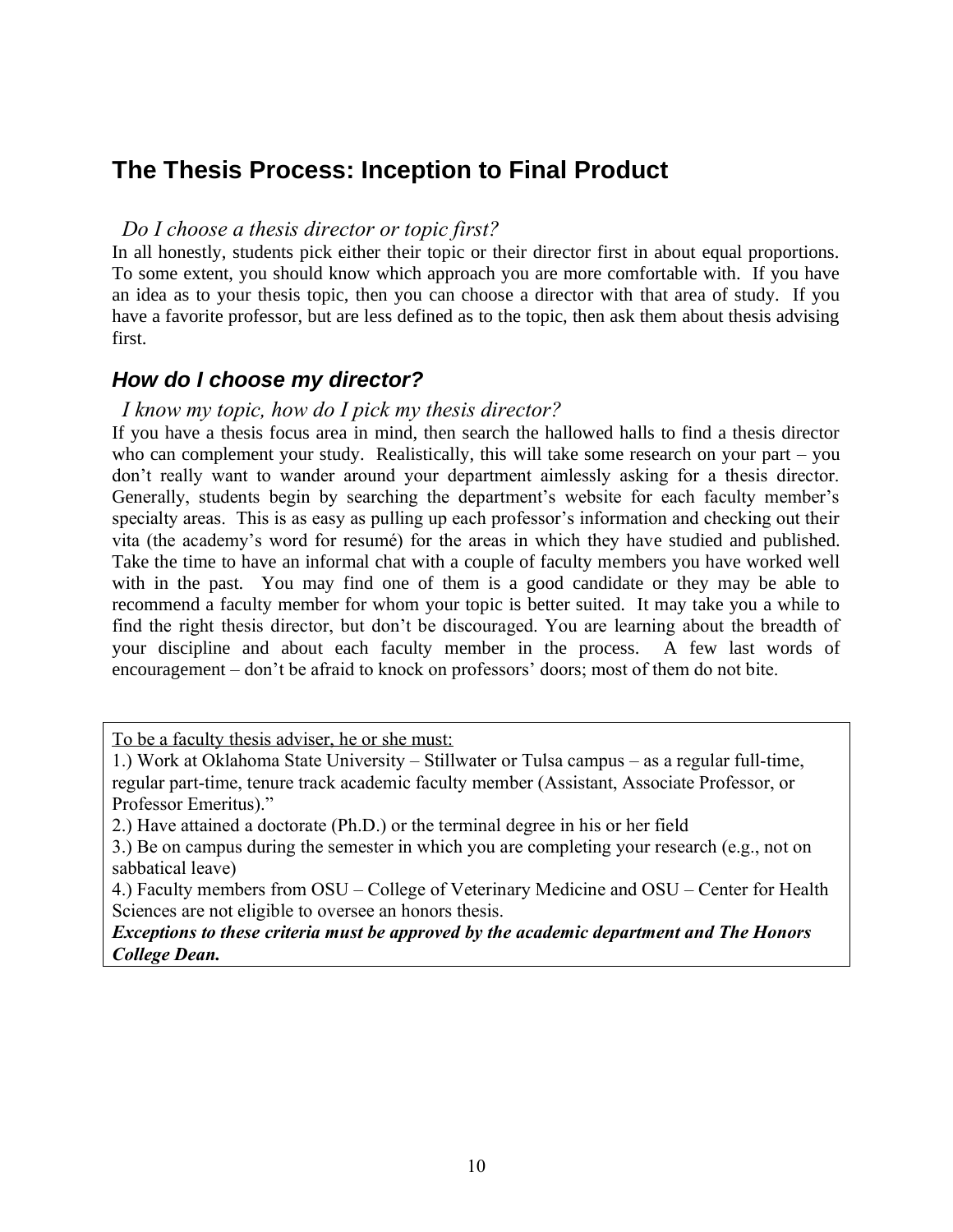### **Roles and Responsibilities**

### **Student Responsibilities**

*What am I responsible for while I write my thesis?*

Well, beyond the obvious, **you agree to:**

- Turn in the required thesis forms on time and completed to the Honors College office;
- Organize and schedule an initial thesis meeting with your thesis director and second reader before the third week of your thesis semester;
- Attend and *be prepared* for regular meetings with your thesis director if a meeting must be cancelled, provide plenty of notice. We recommend bi-weekly meetings;
- Secure, with the thesis director's assistance, any necessary special approval for the research;
- Keep all thesis members informed as to the progress of the thesis project;
- Inform your Honors College advisor who will then inform the program coordinator and, if necessary, the Dean of The Honors College – if there are any concerns with the process or indications that the thesis project is not on track for completion;
- Present and defend your thesis; and
- Enjoy the Honors College Hooding Ceremony!

### **Faculty Roles during the Thesis**

*What exactly does my thesis director do?*

The most important aspect of your thesis will be to communicate with your prospective thesis director regarding your commitment to your thesis and their commitment to your thesis.

#### **Ultimately, you have the responsibility for researching, writing, and compiling a timely and scholarly thesis. The independence required for a thesis is part of what separates the thesis from all other undergraduate work.**

That said, **the thesis director agrees to:**

- Work with the student to refine the student's interests into a suitable thesis project;
- Provide a clear expectation for the thesis/project, which addresses benchmarks, length, assessment, and other aspects of scholarship particular to the particular discipline;
- Help identify an appropriate thesis second reader;
- Meet with the student and second reader to work together to establish appropriate deadlines for drafts;
- Be prepared to meet with the student regularly (at least biweekly; we encourage weekly meetings) throughout the thesis project;
- Inform the Dean of The Honors College if there appear to be indications that the thesis project is not on track for completion;
- Read and comment on drafts of the thesis as it develops;
- Chair the student's thesis defense:
- Grade the student in HONR 4993 or the equivalent; and
- Participate in the Hooding Ceremony at the end of the fall or spring semester, if possible.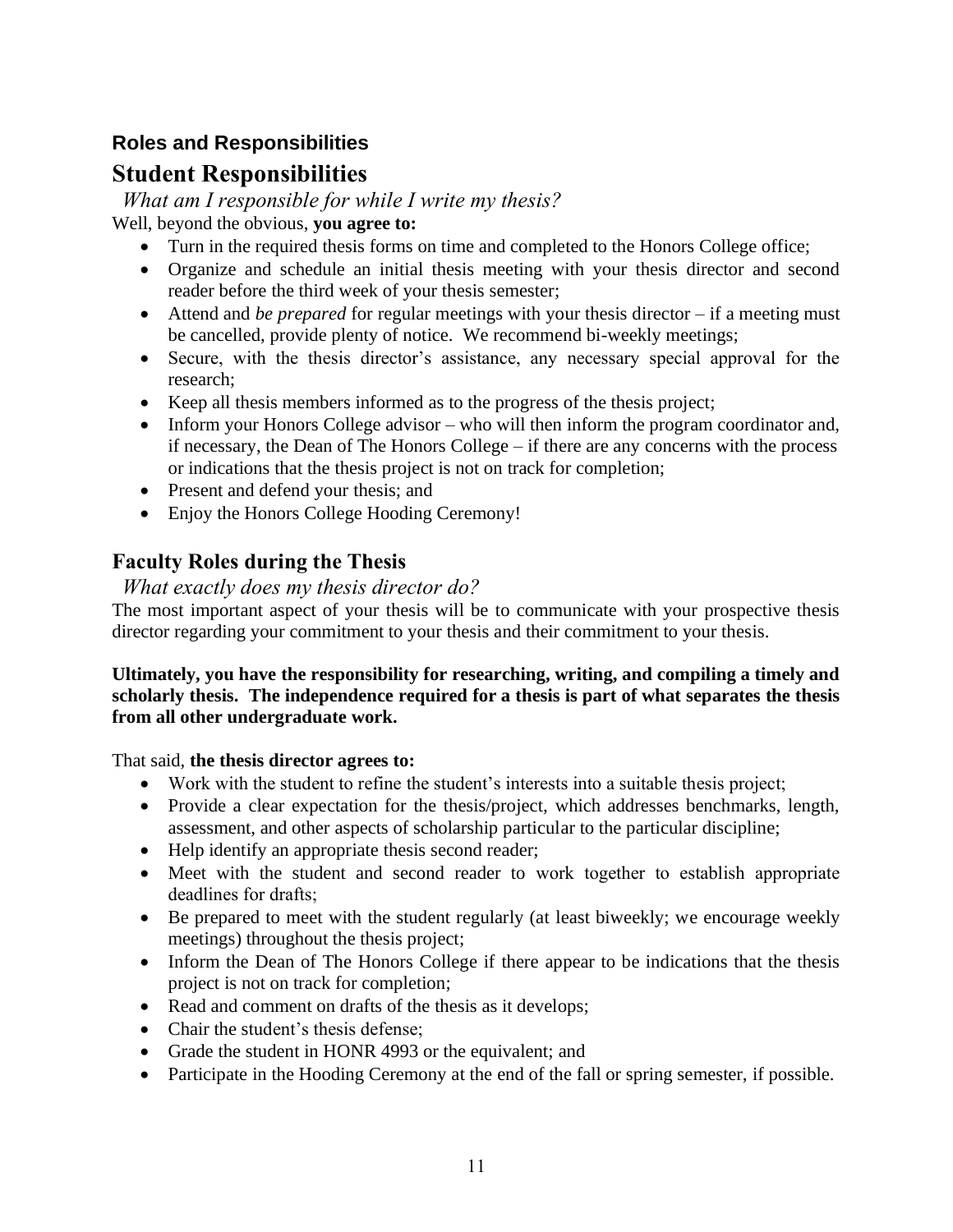### *What does my Second Reader do?*

Your second reader generally has a working knowledge of your thesis area. The second reader can provide balance to your thesis by giving you guidance and another perspective. The second reader is expected to meet with the student and thesis director to establish appropriate deadlines for drafts and other "milestones" in the thesis project. The Honors College expects the second reader to participate in the thesis presentation and defense, whatever form that takes.

Before you ask a faculty member to be your second reader, talk about your choice with your thesis director. Your second reader will need to electronically approve your Thesis Proposal Form before you begin your thesis.

### *What do I tell my second reader about their role in the thesis?*

For your thesis semester to run smoothly, it is best to let all the faculty members involved in your thesis know what your thesis area is, how the thesis process works, and what their role will be throughout the semester. Your **second reader agrees to:**

- Provide the student guidance and information on their thesis when appropriate;
- Be available to meet with the student periodically during the semester;
- Attend an initial meeting with the Thesis Director and the student to address expectations and deadlines;
- Read and comment on drafts of the thesis as they materialize;
- Participate in the student's defense of their thesis during the public presentation.

### *What if I am not getting along with my Thesis Director?*

Thankfully, this situation occurs only rarely; however, if you are not happy with the interaction between you and your thesis director there are a few steps you can take to change the circumstances. Sometimes, tension is created simply through a simple miscommunication. Make a point to talk to your thesis director **face to face** about your concerns. Context is often lost in email – what came across as a blasting critique might have started as a simple suggestion. If your thesis director seems to have disappeared now that you are knee deep in the process, figure out their office hours or catch them after a class to ensure you set up a time to meet that day, if possible, or later the same week.

### *Can I change my thesis director/second reader?*

Only if you really need to make a change, but make this a carefully considered move. Occasionally, a faculty mentor might be out of the office for an extended time due to illness, professional commitments, or something unforeseen. When this happens, discuss the situation with your director/second reader and ask for a recommendation of an appropriate replacement. Or as your thesis progresses, you might feel you the need for expertise in an area outside those of your director/second reader. You can ask for help informally, or you can rearrange your thesis director and second reader positions as necessary. If the decision is based on a conflict, see your Honors Advisor for suggestions on handling the situation.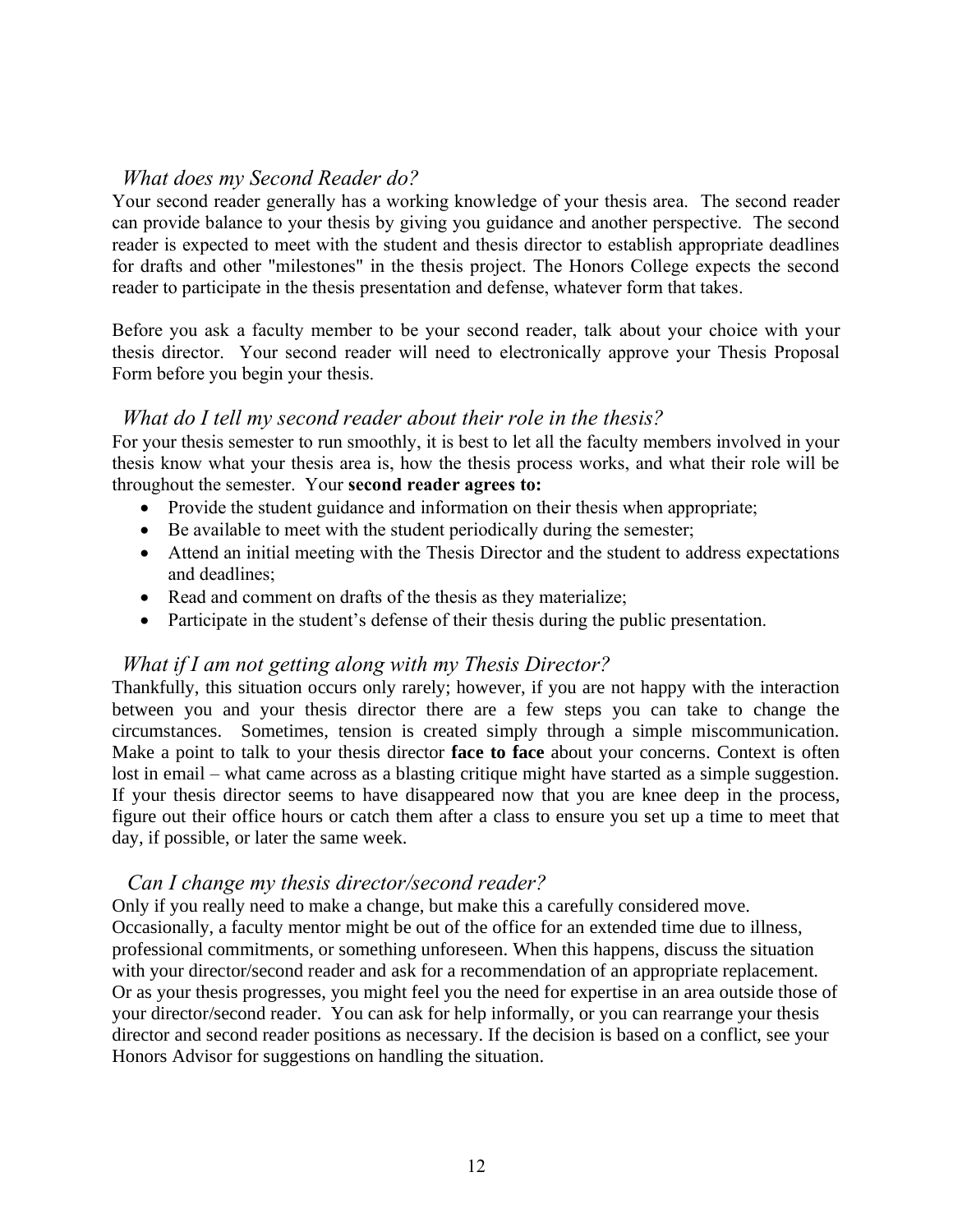For any major changes, you will need to submit a new Thesis Proposal Form with the updated information and have it approved by your thesis director, second reader, and College Honors Director.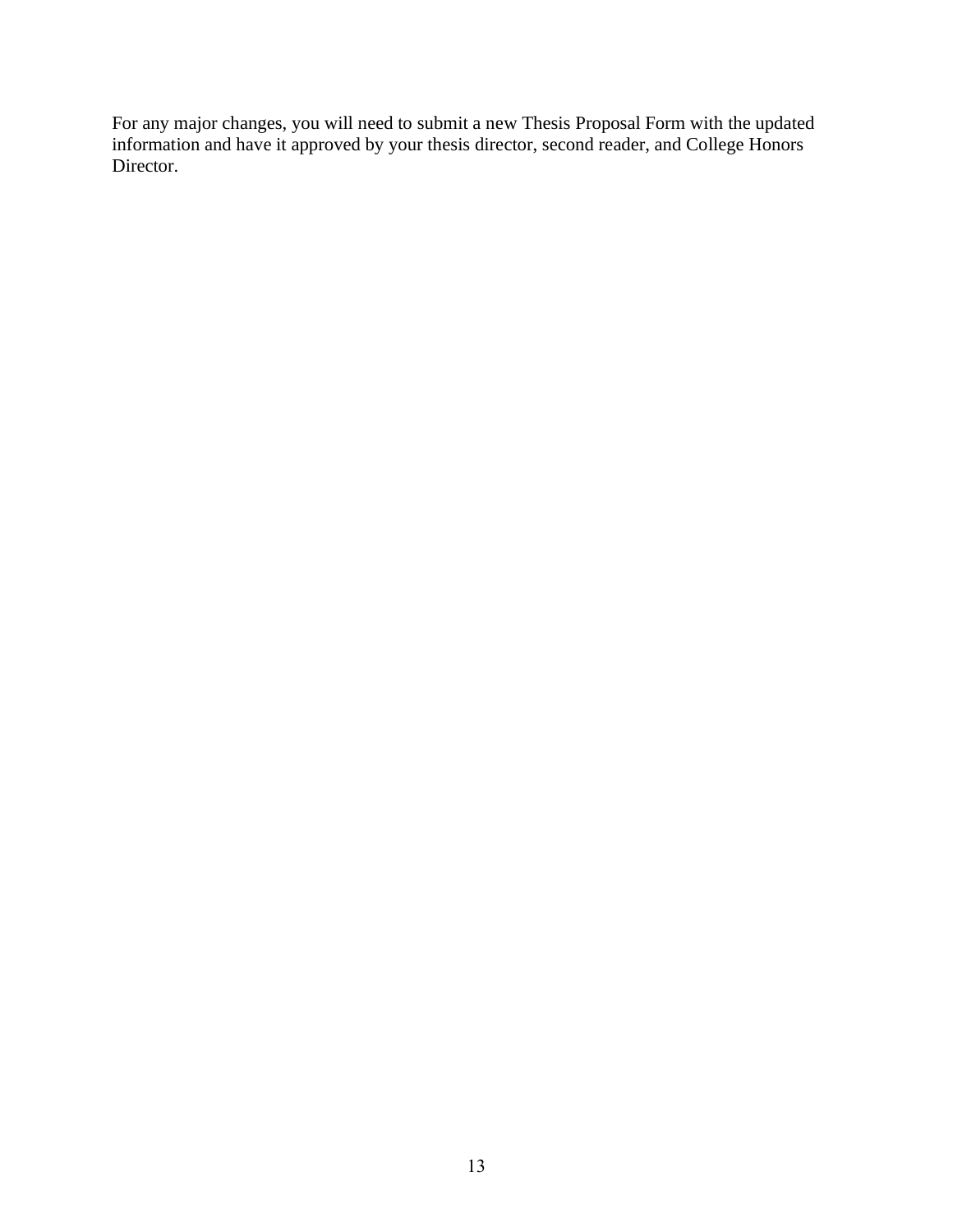### *How do I select a topic?*

 *I know which professor I would like to work with, but how do I pick my topic?* Completing a thesis is a rigorous endeavor, so you want to select a topic that is intellectually exciting, challenging, and fun. The following are some helpful hints about finding and choosing a topic:

- If you have a professor in mind your next step is to talk with that particular professor about ideas for a topic. Keep an open mind and enjoy talking with scholars in your field until you find a professor with interesting thesis ideas. Feel free to look up the last paper or two they authored. It never hurts to make a good impression and the articles will give you an idea of the specific interests of the faculty member.
- You can start a "topics file" where you keep track of potential areas of interest. This can include course syllabi, seminar papers, news clippings, etc. Occasionally review your file to see if there are recurrent themes to your interests.
- For class paper assignments, choose topics that are potential thesis ideas and use them to explore the ideas further.
- Ask yourself the following questions: What courses have most engaged me? What am I most curious about? What do I enjoy? What academic interests am I most passionate about?
- Many students are engaged in undergraduate research and this may make the selection of an Honors thesis topic and adviser a clear choice.

### *Is there anything special I should know as I begin my thesis?*

Most honors theses do not require special permissions. However, please be aware that if your thesis involves human subjects you will need clearance from the IRB. Additionally, if your thesis involves animal care or hazardous materials, you may need to secure additional clearance. You should discuss this with your thesis director who usually has experience in securing the proper form of authorization.

### *I will be working with Human Research Participants and I think I need IRB clearance. Who do I contact?*

OSU's Institutional Review Board must review all research projects involving human research participants before any research activities with humans may be started. In order to determine whether your research project qualifies as *research with human participants*, please consult your thesis director. If questions arise, you and/or your thesis director may contact the IRB Office in 218 Scott Hall or to visit their website [\(https://research.okstate.edu/compliance/irb/index.html\)](https://research.okstate.edu/compliance/irb/index.html) to schedule an appointment.

Information about IRB review and application forms can be found on the IRB webpage: <https://research.okstate.edu/compliance/irb/index.html>. It is important to note that OSU requires all researchers preparing studies with human research participants to complete an online training course in research ethics. Student researchers must also complete this requirement before IRB approval for any study can be obtained. More information about this requirement can be found at: [https://research.okstate.edu/compliance/irb/training-and-education.html.](https://research.okstate.edu/compliance/irb/training-and-education.html)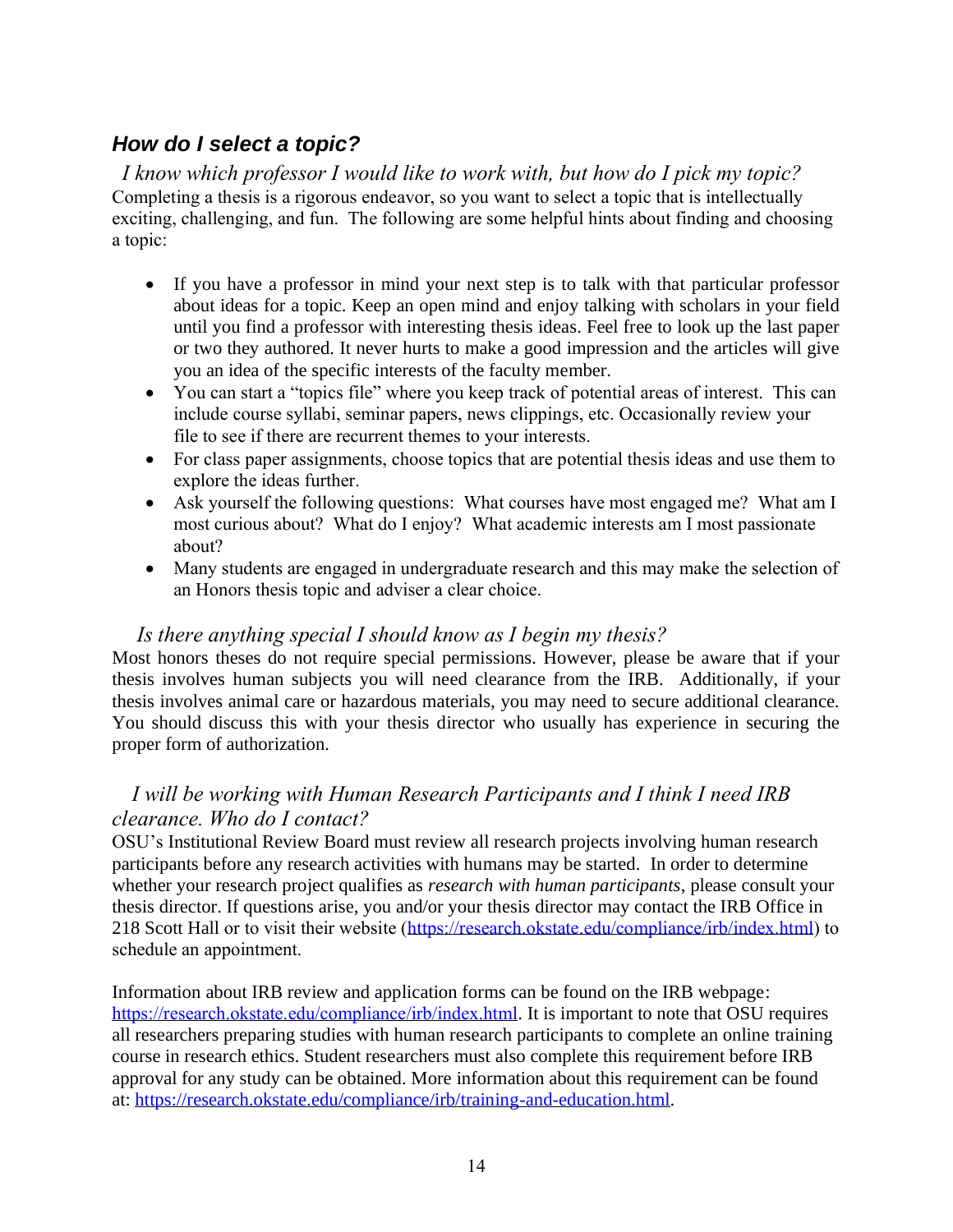### *Ideas for Thesis Prep and Sample Thesis Semester Timeline:*

Your thesis prep semester is usually a fluid semester that can look different for each student. However, there are a couple things you need to do during your thesis prep and some you should consider to get ahead.

During your prep, you need to finalize your topic and find your second reader. This plus your thesis director and an abstract will be required on your Thesis Proposal form you submit. Once you have your thesis director and second reader, you can discuss what expectations there will be for your thesis, especially in regards to topic, length, and formatting of your thesis.

To get ahead during your thesis prep, it is recommended to start background reading and submit any approvals, such as IRB, as early as possible. Doing this will allow for you to have a jump start on your thesis semester.

For your thesis semester, this is just a sample. Your thesis director can help you set a more definite schedule. However, this is one way to map out your semester and establish workable goals throughout the semester.

|                 | <b>First 4 Weeks</b>   | <b>Middle 6-7 Weeks</b> |                  | <b>Next 3 Weeks</b> Last 2-3 Weeks |
|-----------------|------------------------|-------------------------|------------------|------------------------------------|
| Reading/        | Meet with              | Focused research        | Fill-in research | Research and                       |
| <b>Research</b> | <b>Thesis Director</b> | and planning            |                  | address any                        |
|                 | ASAP!                  |                         | Identify         | questions                          |
|                 |                        |                         | potential        | brought up at                      |
|                 | <b>Background</b>      |                         | weaknesses for   | the defense                        |
|                 | Reading                |                         | defense          |                                    |
|                 |                        |                         |                  |                                    |
|                 | <b>Secure IRB</b>      |                         |                  |                                    |
|                 | clearance, if          |                         |                  |                                    |
|                 | needed                 |                         |                  |                                    |
| <b>Writing</b>  | Proposal and           | First rough draft       | Pre-defense      | <b>Thesis</b>                      |
|                 | revised proposal       | completed               | draft            | Presentation                       |
|                 |                        |                         |                  | and Defense                        |
|                 | Develop                | Write and revise        | Edit/revise      |                                    |
|                 | <b>Bibliography</b>    | middle portions $-$     | entire paper     | Edit/revise                        |
|                 |                        | run these multiple      |                  | entire paper                       |
|                 | Begin rough            | versions by your        | Locate or        |                                    |
|                 | draft                  | thesis director $\&$    | reprint          | Electronically                     |
|                 |                        | 2 <sub>nd</sub> reader  | signature page   | submit final                       |
|                 |                        |                         | for defense.     | draft and                          |
|                 |                        | Write and revise        |                  | abstract via                       |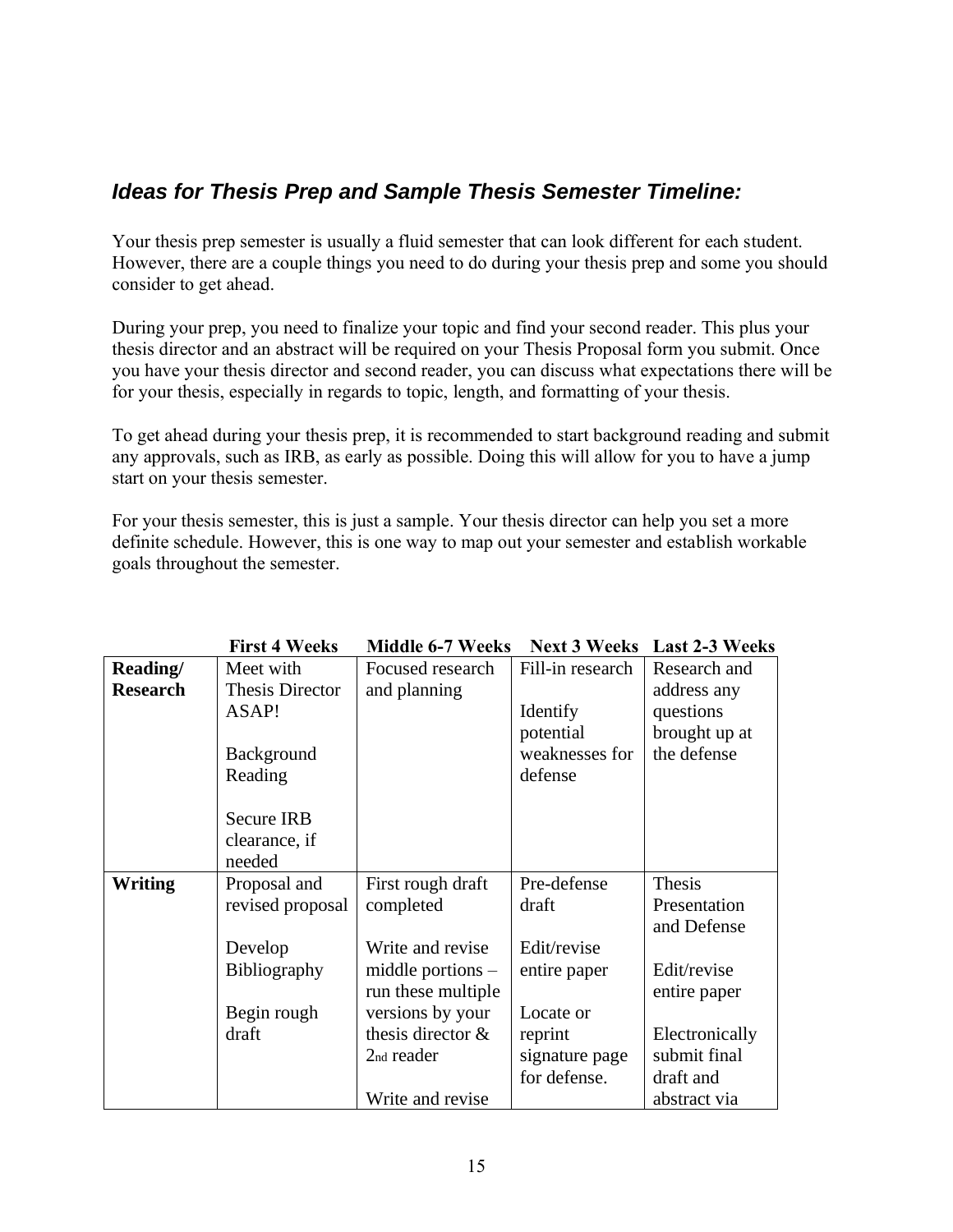| introduction and | Thesis     |
|------------------|------------|
| conclusion       | Submission |
|                  | Form       |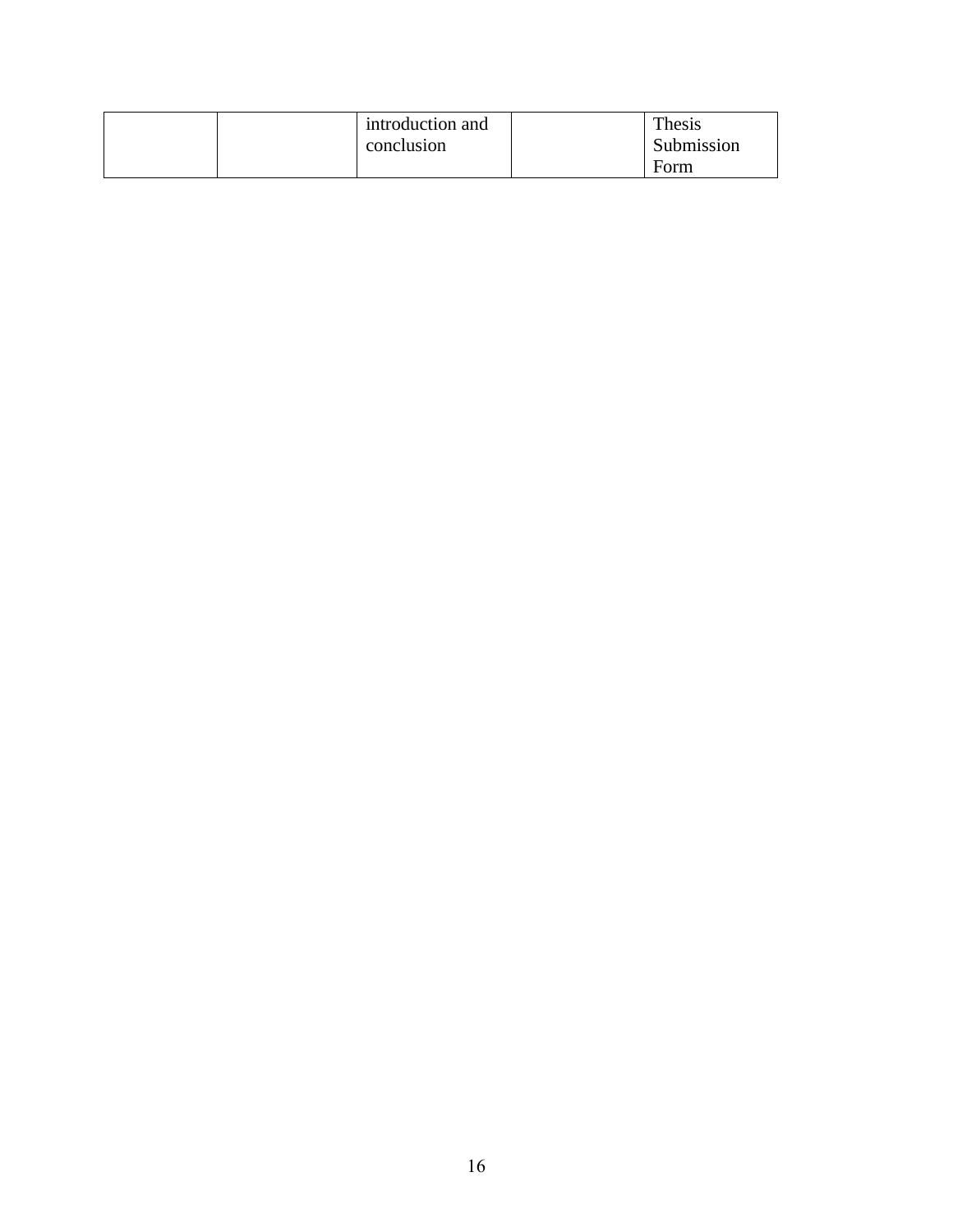### *Writing your Thesis*

 *I have my thesis topic. I have my thesis director and second reader. Now, how do I write a thesis?* 

Well, truthfully, it's something you just sit down and write one page at a time. The most important thing you can do for yourself is to map out your thesis semester and keep to your schedule.

Keep in mind as you being to map out your semester that you will need to give your thesis director several opportunities for input and revisions. In addition, you will want to schedule your defense a few weeks before the end of the semester to give yourself an opportunity to address questions that arise during your defense and make necessary revisions. No one writes a thesis in one draft.

**Please remember that this is a 3-hour course for credit. That means you should be spending around 10 hours a week on your thesis! This includes research, meeting with your thesis director, working with librarians, and writing among other things.**

### **The Fundamentals**

The written component of the thesis experience will incorporate the fundamentals of writing that you have learned in your Honors seminars. You need to pay particular attention to:

- organizing your writing for your particular audience;
- engaging in writing as a process which includes formal and informal writing, and writing multiple drafts that are reviewed and subsequently revised;
- utilizing the writing expertise you have learned while writing summaries, syntheses, evaluations, and arguments in your Honors seminars;
- strategizing for cohesion;
- editing and proofreading; and
- utilizing appropriate documentation styles.

### *Who is my audience for my thesis?*

You will want to discuss this with your thesis director, obviously. If you are planning on using your research for submission to a technical journal, or if your thesis director has strong feelings about your audience, a higher level of knowledge may be necessary. But, in general, you are writing to a well-educated audience, but not an audience who are experts in your field. You will figure this out as you discuss your thesis with your director, second reader, and even friends one more reason to give yourself plenty of time to revise your thesis as necessary.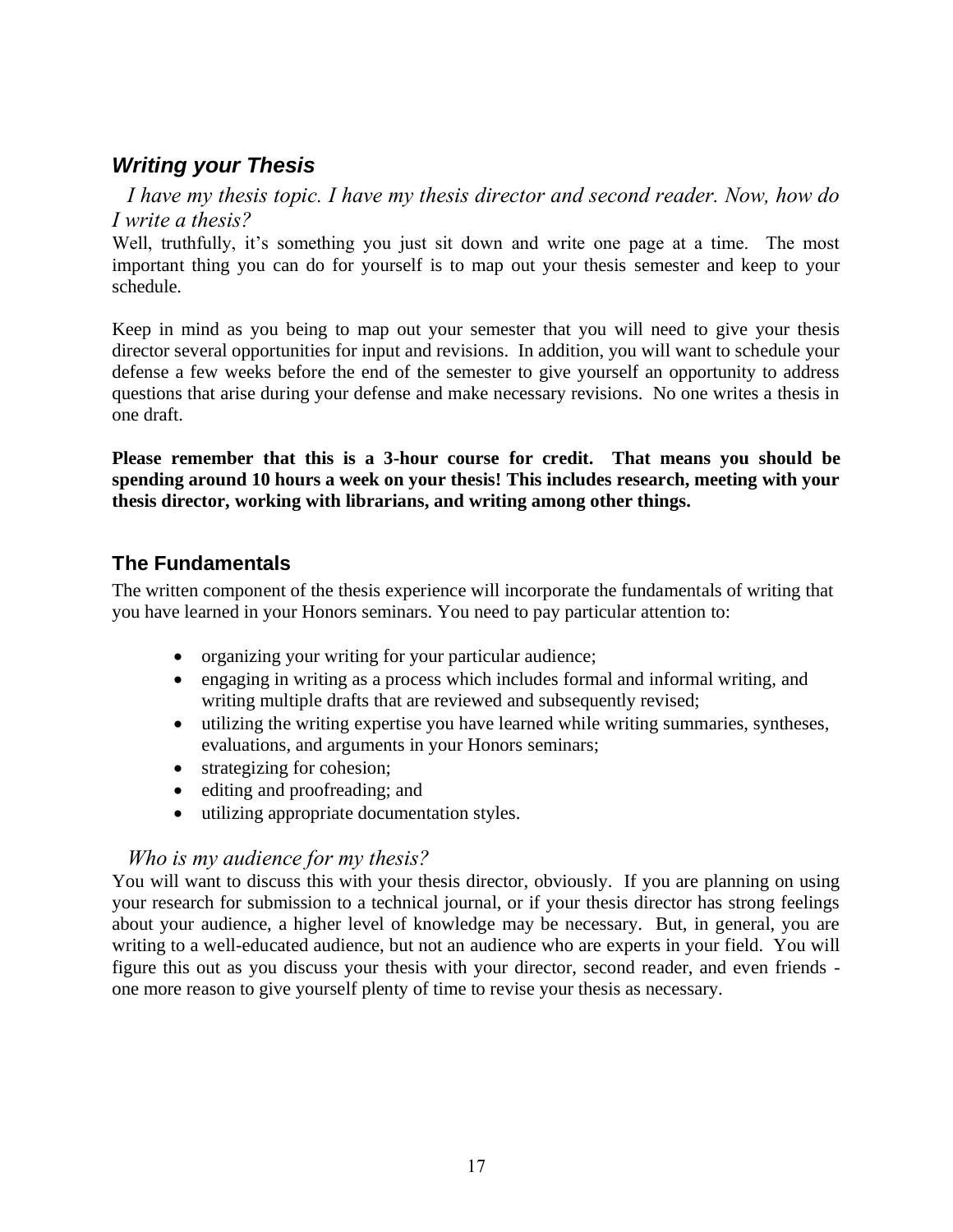### *OK, so how long does my thesis need to be?*

Once again, there are no formal requirements as to length of the honors thesis. What is important is that the thesis represents a significant piece of work that is well written and well presented. Again, keep in mind that this is the culmination of your undergraduate work and should represent the time and effort put into 6-hours of upper division courses.

If you are intimidated by the thought of writing a long paper, think of the short papers that have been required of you over a semester. A seminar course may require 5 five-page papers. So, writing a twenty-five- or thirty-page thesis should not be unmanageable. In fact, many students find writing on a topic of their choosing to be very engaging and have a hard time editing their papers down to a manageable level. Your thesis director will give you their expectations when you have your first meeting with them.

### **What Format should I use?**

Honors Theses vary from department and research discipline but all include a formal written component, a formal oral presentation, and an oral defense. Examples of theses can be found in the Honors College Office. Students have used the following formats in the past:

- Research paper This is a paper including first-hand data from experiments and surveys. It may include laboratory, fieldwork, surveys, or scholarly research.
- Scholarly paper A paper that uses original and secondary published sources to formulate a question and make a creative contribution to the literature. The paper may be a review and synthesis of the literature or an original paper (some students have published their work).
- Business plan The student conceptualizes a business, including a plan for marketing, finance, and implementation. Students who are interested in business and entrepreneurship find this format very appealing.
- Portfolio –A formal compilation of a student's artistry created as part of their fine arts thesis.
- Education unit Primarily for students who are student teaching as part of their education certification. Students create an educational "unit" that includes lesson plans, instructions, and pedagogy.
- Fine arts display or performance Presentation of a student's creative artistry (e.g., dance, music, and vocal recitals; art, film, theatrical performance, and photography exhibits).
- Design project Some students complete a senior design project. Groups of students work together to complete projects that are used to fulfill the Honors thesis requirement.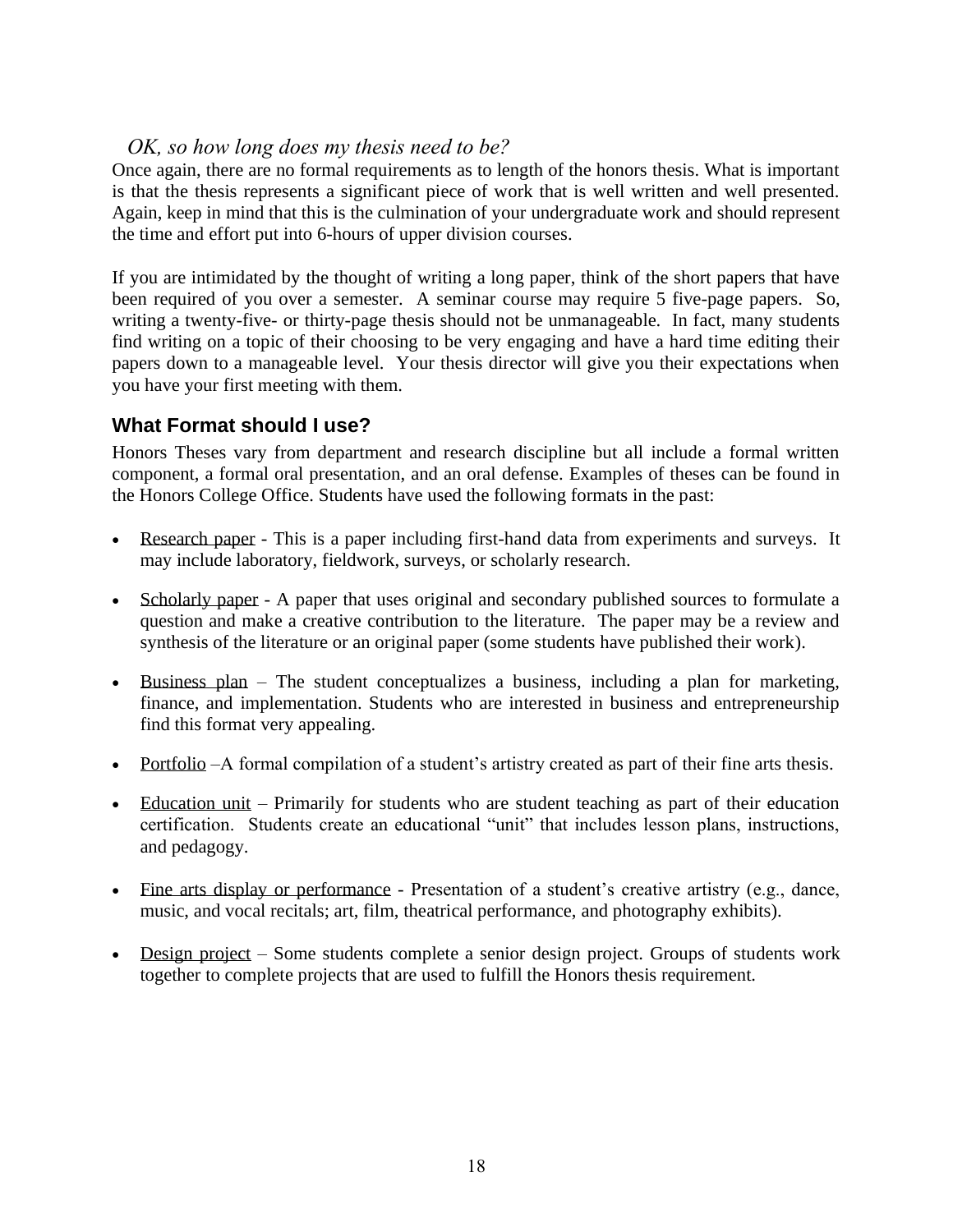### **Thesis Components**

The Honors College does not specify a thesis format, but in general, theses have a few components in common.

- Title Page
- Abstract (required)
- Table of Contents (if appropriate)
- List of graphic evidence tables, figures, etc. (if any)
- Text
- Endnotes (if appropriate)
- Bibliography/References
- Appendices (if any)
- IRB or other authorization (if required)
- Author Biography (for fun and totally optional)

### *What do I turn in to The Honors College for a Creative Component?*

Completion of a creative component requires electronically submitting the Thesis Submission Form, the one-page abstract, and a representation of your thesis. The following are examples of creative components and the representation submitted to the Honors College:

writing/performing music – turn in the score and/or a DVD of your performance; documentary – turn in a completed DVD; senior design project – generally a written report including appendices. Other examples of creative components are a block of lesson plans, a book about travel experiences, public information pamphlets on developmental issues, fully planned fictional event. If you are unable to submit your creative component online due to file size and/or type, please bring a copy of it to The Honors College Office, 101 Old Central.

### **Campus Resources**

### *Is there anything on campus that will make my life easier during my thesis semester?*

In future semesters, The Honors College will hold Thesis Information sessions to provide more guidance and information regarding the thesis process and provide support from your fellow Honors College students, particularly those also writing their thesis, your thesis director, and second reader. This handbook is also a great source of information and guidance. Of course, the Honors College staff is always available to help in any way we can. Here are some good perks of being an Honors College student and other resources available on campus that will help during your thesis semester –

### • **Honors College**

- o **Forms**. All the required thesis forms are available online. You can find a copy of the forms by going to<https://honors.okstate.edu/honors-college-forms.html> and looking under Thesis Forms.
- o **Thesis Master List**. The Honors College keeps a master list of all these completed within the college since the early 1990s. The list is arranged by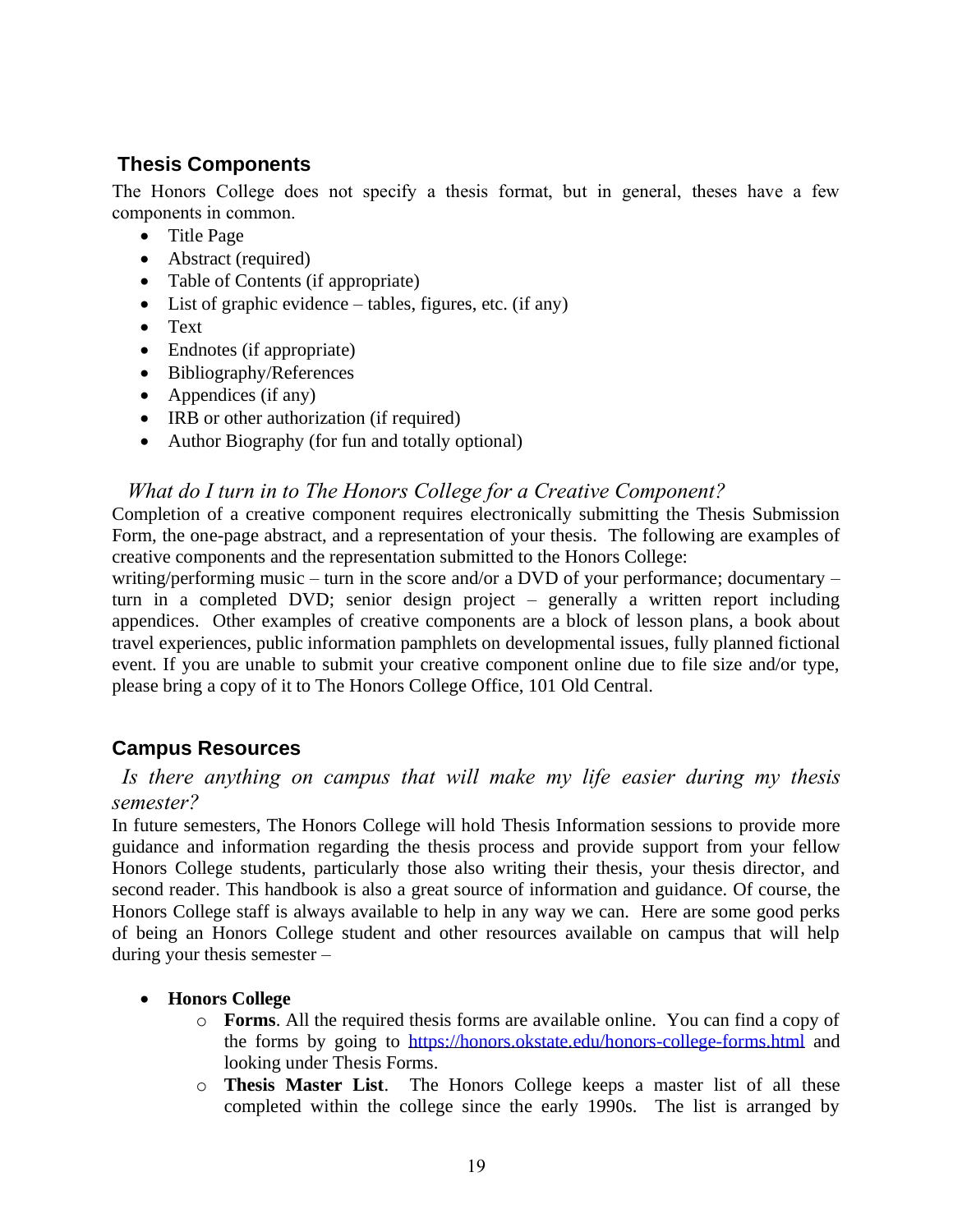department allowing you to easily find the types of theses that have been completed in your area of interest.

- o **Thesis Files**. In addition to the master list, The Honors College also has full copies of the theses listed. Many students find looking at theses that have been completed in their areas an invaluable resource for ideas and insight on the thesis process. If you'd like to view a thesis, contact The Honors College for more information about these files.
- **Library**
	- o **Check out privileges**. All of our Honors College students have extended library privileges at Edmon Low Library. This is something you may have heard about since you joined The Honors College, but haven't really taken advantage of. During your thesis semester, you will come to appreciate the fact that you can basically check most books out for the entire semester.
	- o **Interlibrary Loan**. This is a service that is available to all patrons of Edmon Low Library. Interlibrary Loan systems allow you to borrow books that may not be housed within OSU's library system.
	- o **Subject Librarians**. Most subjects taught at OSU will have a subject librarian who is an invaluable resource to thesis students. Subject Area librarians will let you know the extent of the library's collection in your area and can help you find resources. Contact your subject librarian by phone or email by visiting [http://www.library.okstate.edu/research-guides/subject-lists/.](http://www.library.okstate.edu/research-guides/subject-lists/)
- **OSU Writing Center**
	- o **One-on-one Conferences**. The OSU Writing Center is located in 440 Student Union and offers one-on-one consultations with a writing consultant. Please note that these appointments are only 50 minutes long. This means the consultant will be able to discuss the overall format, a general outline, and a small section of your writing. They do not serve as your personal editor and would be unlikely to help you with revising your entire final product. That said, it is especially helpful during the thesis process to have someone outside your project read and give you ideas for improvement. Appointments can be made by calling (405)744-6671.
	- o **Writing Center Drop-In Locations.** There are other locations across campus that offer the same services as the OSU Writing Center. They are located in buildings such as Edmon Low Library, Ag Hall, and Stout Hall. To view where and when each location is open, please visit [https://osuwritingcenter.okstate.edu/.](https://osuwritingcenter.okstate.edu/)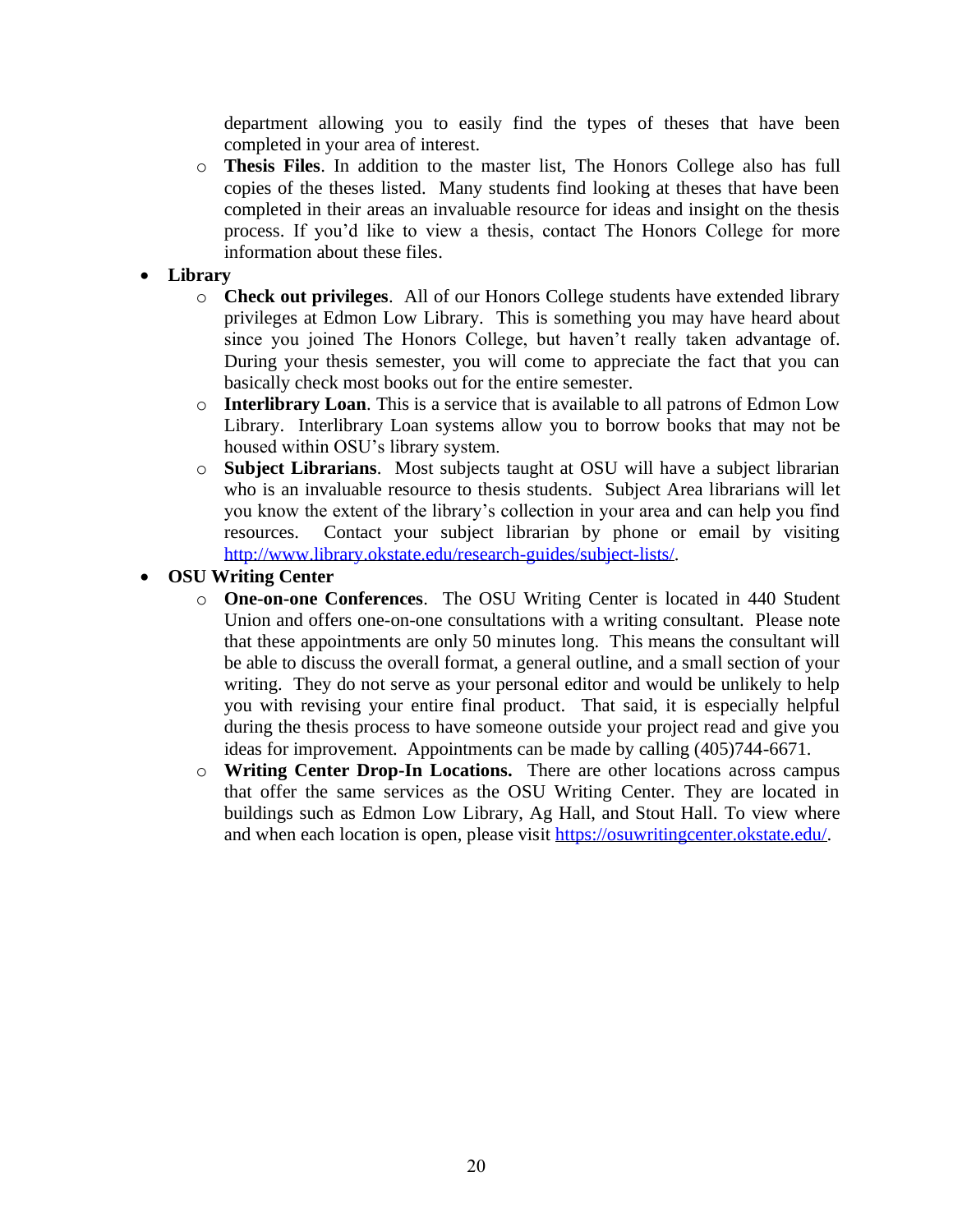### **Penultimate Draft**

Students submit the penultimate (next to the last) draft of their thesis to their thesis director and second reader before the scheduled presentation and defense **(around week 14 or when requested by the thesis director)**. Your director and second ready should have time to review it prior to the presentation. The thesis director and reader will comment and give feedback to you after the thesis presentation. You can incorporate changes (if any) into the final thesis copy.

### *Thesis Presentation/Defense*

### *What is required at my thesis presentation and defense?*

Generally, these can be held at the same time. You might be allotted 10-15 minutes to present a summary of your thesis, report, or creative component in front of your thesis director and second reader, plus anyone else you invite such as Honors College staff, other professors and interested students. After your "presentation," the audience will have an opportunity to ask questions about your thesis project. You will 'defend' your research by showing how your methods, research, and findings adequately address their questions.

### *How do I schedule my thesis defense?*

Talk with your thesis director and second reader to find a date and time for your thesis defense. Your department may hold its own presentation day, or you may need to schedule the room yourself. For example, The College of Business usually holds a thesis colloquium near the end of each semester. Your College Honors Director will notify you and your thesis director of the time and place of any such presentation opportunities. If possible, schedule your defense before finals week. This is to give you time to make any revisions you feel necessary after your defense. Please note that you are responsible for scheduling your defense.

It is important that you try to get your defense scheduled as early in the semester as possible! Faculty calendars generally fill up and become more difficult to coordinate as the semester wears on, so try to make your life easier by scheduling when their calendars are at their lightest. This is especially true in the spring semester when faculty have professional commitments, such as conferences to attend.

Tell your Honors College advisor and the Dean of the Honors College of the time, date, and place of the defense at least a week before your defense. We know you have been working hard and would love to come learn more about your research!

### *Is there anything different about a creative component defense?*

You and your thesis director should decide upon the mechanics for the defense portion of the creative component. CEAT students may present and defend their thesis in a "jury" format. Other creative components may have a public presentation (such as a reception or performance) and choose to conduct the defense at a different time. In any event, you must defend your thesis/creative component before your thesis director and second reader before submission of the final paperwork to The Honors College.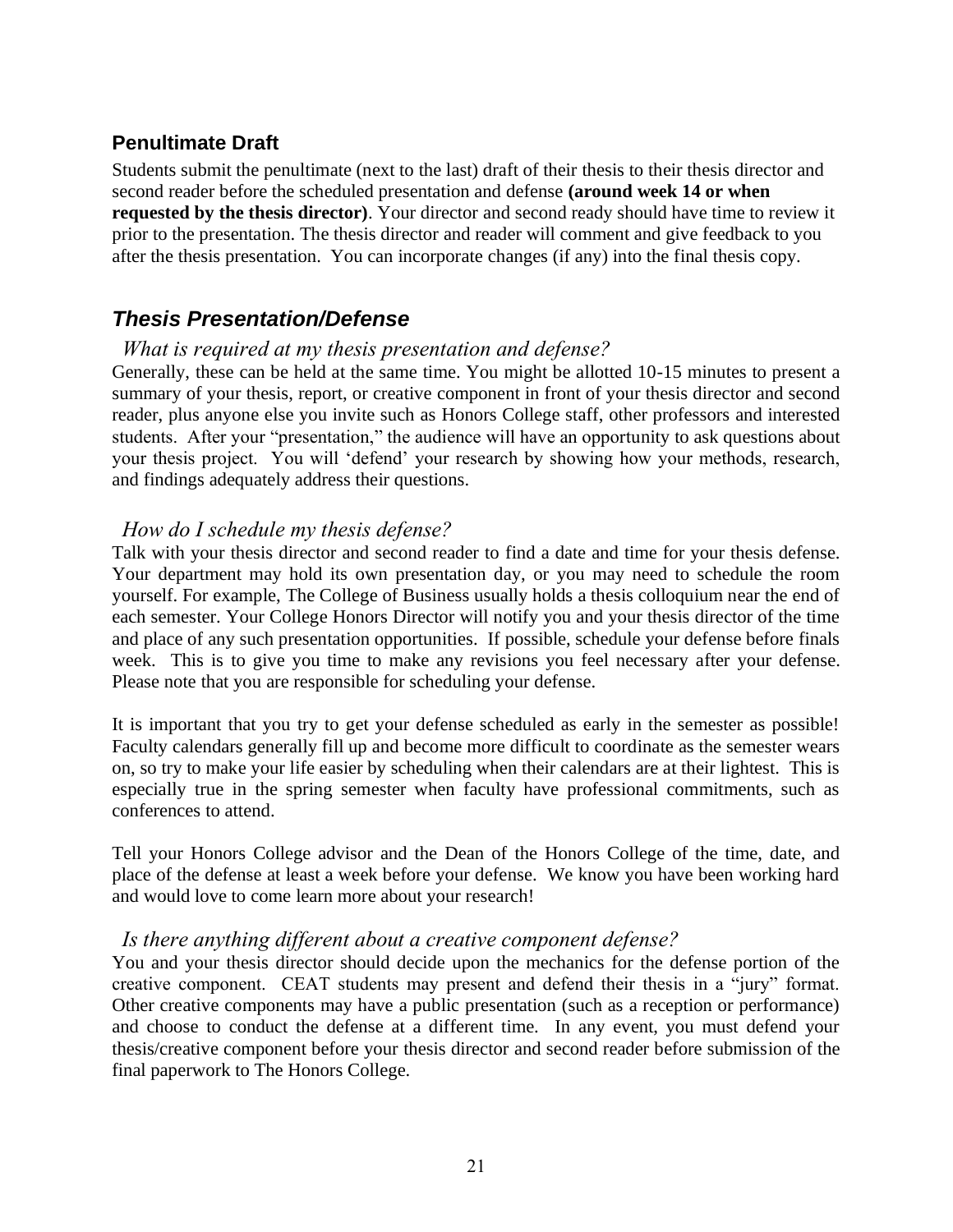### *How can I prepare for my defense?*

One of the best ways to get ready is to do a trial run! Schedule an informal time and place with your friends and family and present your findings to them. This will give you a sense of timing for your thesis presentation and build your confidence.

Another idea is to think about which of your professors was the most effective at communicating information in your classes. You might try to emulate this professor and even ask if you can sit down and talk with them to get tips for presentation. I guarantee they will be flattered!

### *What else needs to be done before the defense?*

Your most important task is to provide a final, thoroughly edited version your thesis director and your second reader, if possible at least a week before your thesis defense. You should also confirm that any equipment (overhead or computer projectors, screens, computers) that you need are available for the defense.

### *Can I invite other people to the defense?*

Yes. If you wish to have friends or family attend your defense, you are welcome to do so. As with any public presentation, think about how observers affect the experiment and what sensitivity, if any, they may have to your presentation. You may also want to talk this over with your thesis director.

### *I'm excited, but anxious. What happens at the defense?*

A thesis defense is designed to last approximately 30-45 minutes. Typically, the first 15 minutes is devoted to your thesis work. Usually you will be asked to present a summary of your thesis, after which your thesis director, second reader, and the audience will engage you in a question and answer session. During this discussion, as well as after the defense, suggestions for revisions may be made. The presentation is sometimes done simply as a "talk," but it may also involve a computer (PowerPoint) presentation or some other form. This is something you should talk over with your thesis director.

### *What are "tips" for a successful defense?*

A few questions to think about:

- Do you want your advisor to introduce you?
- Do you want to take questions during your presentation or wait until it's over? (Don't forget to tell your audience what you have decided!)
- Many students use PowerPoint to present their thesis. It's not a requirement, but you might want to consider it.
- Regardless of what method you choose for presentation, practice! In many cases, your advisor would be glad to sit down with you and listen to your presentation, providing some suggestions. You might also try it out on friends and fellow thesis-writers.
- Think about how you will be most comfortable in the thesis defense.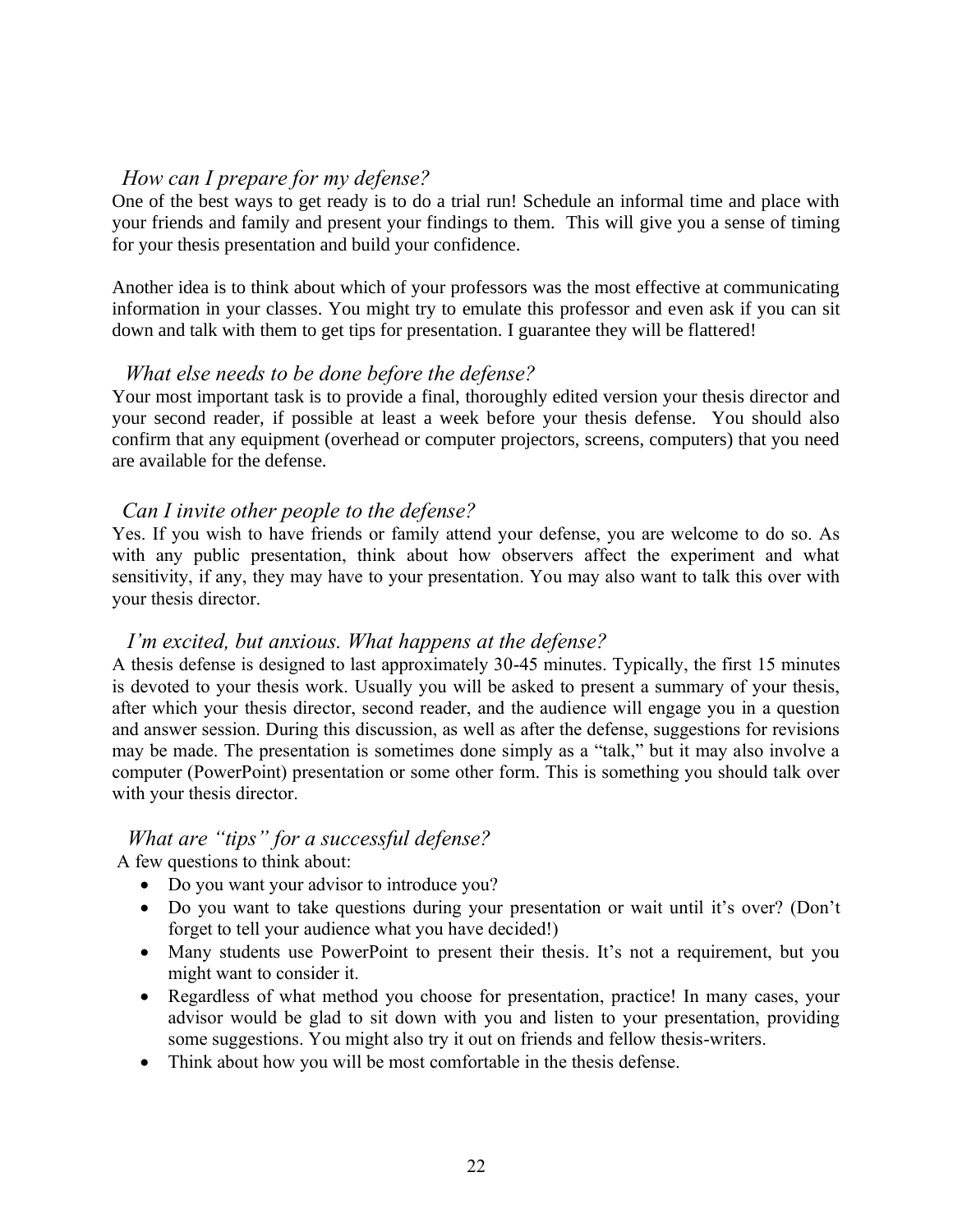### *Revisions and Final Submission*

### *What is this about revisions? I'm not done?*

Done? A thesis is never done! Just kidding, but in almost every thesis some amount of revisions work before submitting the final version is required. In the vast majority of cases, this is nothing more than minor, word processing changes. In a very small number of situations, it might entail more serious changes and revisions.

 *How long do I have to get my final revisions in? When is submission deadline?* After making the revisions, if any, after your thesis defense, submit a copy (paper or electronic – ask your advisor!) of your post-defense thesis to your advisor and second reader. Once they approve your thesis, it's time to file it with The Honors College.

Submit your thesis using the Thesis Submission Form (CEAT students use the form found at [https://honorsokstate.wufoo.com/forms/honors-thesis-submission-form-ceat-only/;](https://honorsokstate.wufoo.com/forms/honors-thesis-submission-form-ceat-only/) all other students use the form found at [https://honorsokstate.wufoo.com/forms/honors-thesis-submission](https://honorsokstate.wufoo.com/forms/honors-thesis-submission-form/)[form/\)](https://honorsokstate.wufoo.com/forms/honors-thesis-submission-form/). Once you complete the form and upload your thesis, your thesis director, second reader, and Honors College Director will receive emails requesting their approval of your thesis.

Once your thesis is fully approved, the Dean of the Honors College will transmit the information to the Registrar where the appropriate Honors award will be recorded on your diploma and transcript. Since the Honors College must submit this information before student records are finalized for graduation degree materials, you must submit your thesis by the Monday after Finals Week for the fall or spring semester, or the Monday after completion of the final summer session. If you have any questions about when this date is, talk to your Honors College Advisor.

### *What do I turn in to The Honors College for a Creative Component?*

Completion of a creative component requires turning in the Thesis Submission Form, the onepage abstract, and a representation of your thesis. The following are examples of creative components and the representation submitted to the Honors College: writing or performing music – turn in the score and/or a DVD of your performance; documentary – turn in a completed DVD; senior design project – generally a written report including appendices. Other examples of creative components are a block of lesson plans, a book about travel experiences, public information pamphlets on developmental issues, fully planned fictional event. If you are unable to submit your creative component online due to file type and/or size, please bring a copy of it to The Honors College Office, 101 Old Central.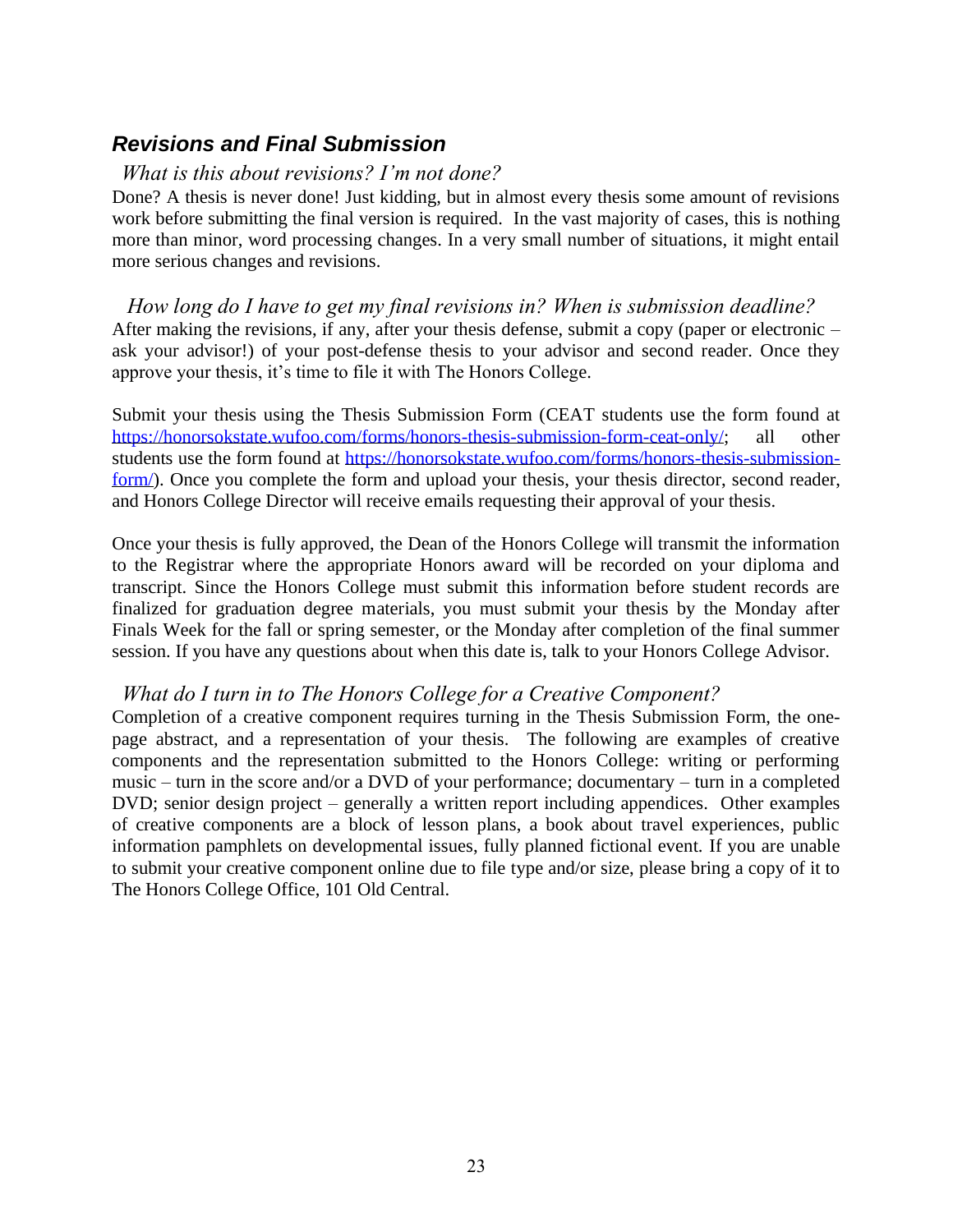On the Home Stretch…

### **What, exactly, do I need turn in to The Honors College at the end of the semester?**

You MUST turn in a copy of your thesis, report, or other creative component, a one-page abstract, and the Thesis Submission Form. All honors theses (through 2014) are on file in the Special Collections Department in the Edmon Low Library and are open to students. Theses from 2015 to present, as well as an index of all theses, are available in The Honors College office, 101 Old Central.

### *What is the Thesis Submission Form?*

In addition to the text, the thesis copy filed with The Honors College must include a Thesis Submission Form, which contains:

- (1) General student information, such as major, college, G.P.A, graduation date etc.
- (2) Thesis title and a place to record your abstract (you will still need to include the actual abstract with your thesis).
- (3) The dates of the successful completion of your presentation and defense
- (4) The thesis file.
- (5) Names and campus contact information of the two faculty members who served on your thesis committee (CEAT students will simply list the professor of their Senior Design Course).

### *What is an abstract?*

An abstract is a one-page summary of your thesis addressing the scope, methods, purpose, and results of your thesis. You MUST include a one-page abstract with your thesis.

### *Where are these forms located? Can I find examples?*

You can find the forms online at the Honors College Website ([https://honors.okstate.edu/honors](https://honors.okstate.edu/honors-college-forms.html)[college-forms.html](https://honors.okstate.edu/honors-college-forms.html)). If you have any questions about filling out the forms or gaining the proper signatures, talk to your honors advisor.

### **What about my grade?**

Your thesis director assigns letter grades for your thesis course.

# And you're DONE!!!

You have just completed the Honors College Thesis Handbook! We hope this information will make your thesis semester manageable and productive. Your thesis is your chance to really explore your interests and make a contribution to your academic field. We know you will write a wonderful thesis. YOU CAN DO IT!!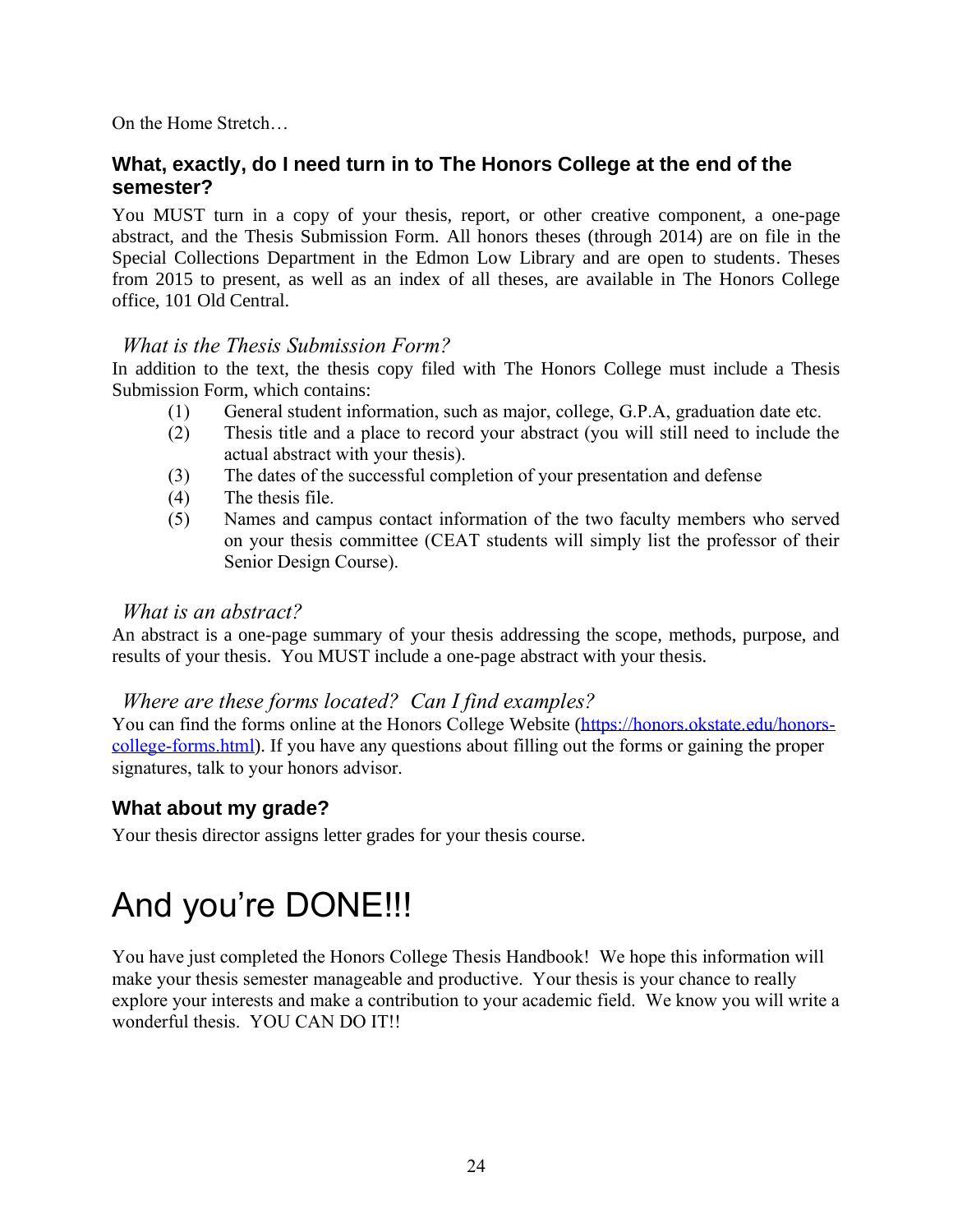## **Appendix I**

### *Thesis Checklist*

| <b>SEMESTER I (SEMESTER BEFORE THESIS WORK UNDERTAKEN)</b>              |                               |
|-------------------------------------------------------------------------|-------------------------------|
| <b>Secure Honors Thesis Director</b>                                    | <b>Before Semester Begins</b> |
| Enroll in Thesis Preparation Course (Department<br>Course or HONR 3000) | Before Add/Drop Deadline      |
| Secure Honors Thesis Second Reader                                      | <b>Before Semester Ends</b>   |
| <b>Thesis Preparation Course Completed</b>                              | Last day of classes           |

\_\_\_\_\_\_\_\_Submit Thesis Proposal Form Semester End (Requires information concerning your work within The Honors College, the working title of your thesis, and the electronic signatures of your Thesis Director, Second Reader, and Honors College Director. Some majors may require an additional departmental approval. International endorsement candidates must complete a separate application.)

#### **SEMESTER II** (SEMESTER OF THESIS WORK)

Let United States and Seconds and Seconds and Seconds Before Add/Drop Deadline (Some departments allow students to undertake their thesis work as part of a capstone requirement for the department. All other majors enroll in Department Course or HONR 4993.)

\_\_\_\_\_\_\_\_Hold Expectations Meeting (Thesis Director, 2nd Reader) Week 3

\_\_\_\_\_\_\_\_Schedule Honors Thesis Oral Defense 2 to 3 weeks before defense

\_\_\_\_\_\_\_\_Distribute Penultimate Draft to thesis director and second reader

At least one week before defense

\_\_\_\_\_\_\_\_Honors Thesis Oral Defense Usually Week 14-15

\_\_\_\_\_\_\_\_Submit Post-Defense Thesis Before semester end

(One copy should be submitted to thesis director and one copy to The Honors College by using the online submission form. CEAT students use the CEAT only form)